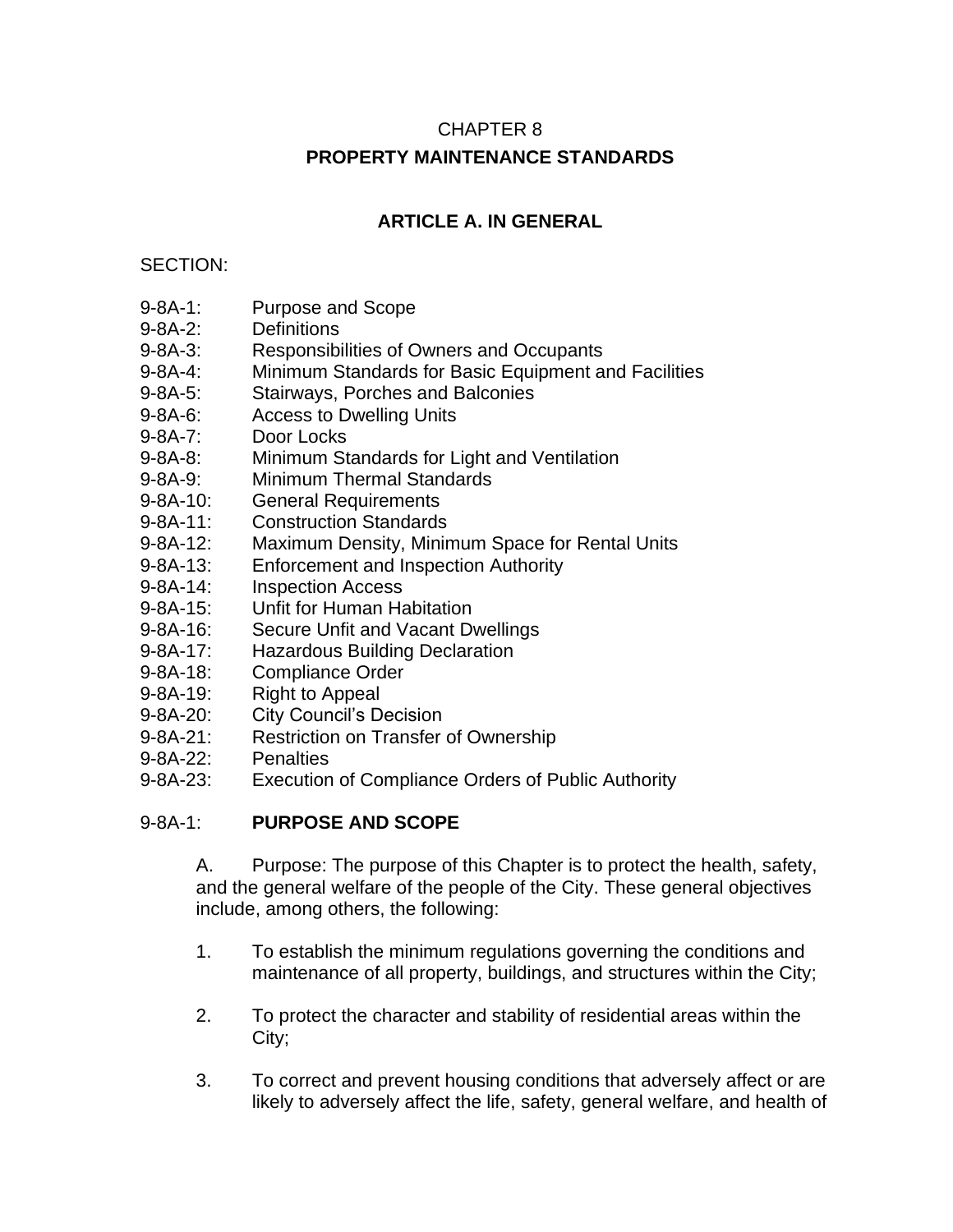the people of the City;

- 4. To provide standards for heating and sanitary equipment and for light and ventilation necessary to protect the health and safety of occupants of buildings;
- 5. To prevent the overcrowding of dwellings;
- 6. To provide standards for the maintenance of existing residential buildings and accessory structures and to thus prevent substandard housing and blight;
- 7. To preserve the value of land and buildings throughout the City.

With respect to disputes between tenants and landlords, and except as otherwise specifically provided by the terms of this ordinance, it is not the intention of the City Council to intrude upon the contractual relationship between the tenant and landlord. The City Council does not intend to intervene as an advocate of either party, nor to involve itself in rent disputes, nor to act as an arbitrator, nor to hear complaints from the tenant or landlord which are not specifically and clearly relevant to the provisions of this Chapter.

B. Scope: The provisions of this code shall apply to all existing residential and non-residential structures and all existing premises. This Chapter shall constitute the minimum standards for premises, structures, and facilities for light, ventilation, life safety, safety from fire, and other hazards and for safe and sanitary maintenance.

9-8A-2: **DEFINITIONS**: The definitions contained in Section 12-2-2 of this Code apply herein. Additionally, the following definitions shall apply in the interpretation and enforcement of this Chapter. In the event of a conflict between the definitions contained in Section 12-2-2 and this Section, the definitions contained in this Section shall control.

| <b>ACCESSORY USE OR</b><br><b>STRUCTURES:</b> | A use or structure subordinate to and serving the<br>principal use or structure on the same lot and customarily<br>incidental thereto which is not used for living or sleeping<br>by human occupants. |
|-----------------------------------------------|-------------------------------------------------------------------------------------------------------------------------------------------------------------------------------------------------------|
| <b>ANDOVER BUILDING</b>                       |                                                                                                                                                                                                       |
| CODE:                                         | The Minnesota State Building Code, International<br>Building Code (IBC) and International Residential Code<br>(IRC) as may be adopted by the City.                                                    |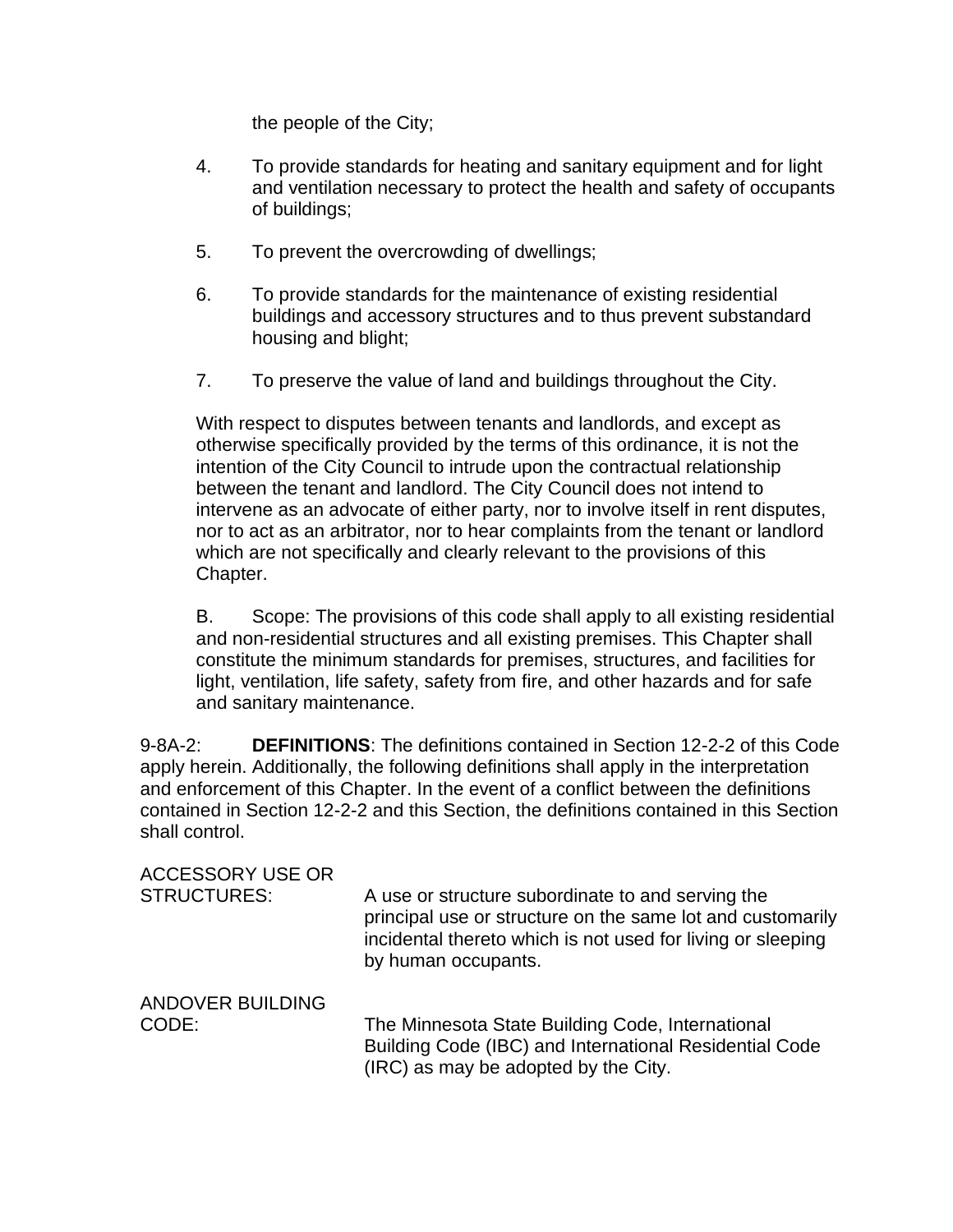| <b>BUILDING:</b>           | Any structure having a roof which may provide shelter or<br>enclosure for persons, animals, or chattels, and when<br>said structure is divided by party walls without openings,<br>each portion of such building so separated shall be<br>deemed a separate building.                                                                                            |
|----------------------------|------------------------------------------------------------------------------------------------------------------------------------------------------------------------------------------------------------------------------------------------------------------------------------------------------------------------------------------------------------------|
| <b>BUILDING OFFICIAL:</b>  | The designated agent authorized by the City Council to<br>administer and enforce this chapter.                                                                                                                                                                                                                                                                   |
| <b>DWELLING:</b>           | A building, or one or more portions thereof, occupied or<br>intended to be occupied for residential purposes, but not<br>including rooms in motels, hotels, nursing homes,<br>boarding houses, trailers, tents, cabins or trailer coaches.                                                                                                                       |
| <b>DWELLING UNIT:</b>      | A single-family dwelling or unit designed to accommodate<br>one family.                                                                                                                                                                                                                                                                                          |
| <b>DUPLEX:</b>             | A building, as referred to as a multi-family dwelling,<br>designed as a single structure, containing two separate<br>dwelling units, each of which is designed to be occupied<br>as a separate permanent residence for one family on one<br>lot.                                                                                                                 |
| <b>FAMILY:</b>             | A. An individual or two (2) or more persons related by<br>blood, marriage or adoption living together; or                                                                                                                                                                                                                                                        |
|                            | B. A group of not more than five (5) persons who need<br>not be related by blood, marriage or adoption, living<br>together as a single housekeeping unit in a dwelling unit,<br>exclusive of usual servants.                                                                                                                                                     |
| <b>GARBAGE:</b>            | Animal and vegetable waste resulting from the handling,<br>preparation, cooking, marketing or processing of food, or<br>the non-consumed waste resulting from animals or<br>humans consuming food.                                                                                                                                                               |
| <b>HABITABLE BUILDING:</b> | Any building or part thereof that meets minimum<br>standards for use as a home or place of abode by one or<br>more persons.                                                                                                                                                                                                                                      |
| <b>HABITABLE ROOM:</b>     | A room with enclosed floor space used or intended to be<br>used for living, sleeping, cooking, or eating purposes,<br>excluding bathrooms, water closet compartments,<br>laundries, furnace rooms, unfinished basements (those<br>without required ventilation, required electric outlets and<br>required exit facilities), pantries, utility rooms of less than |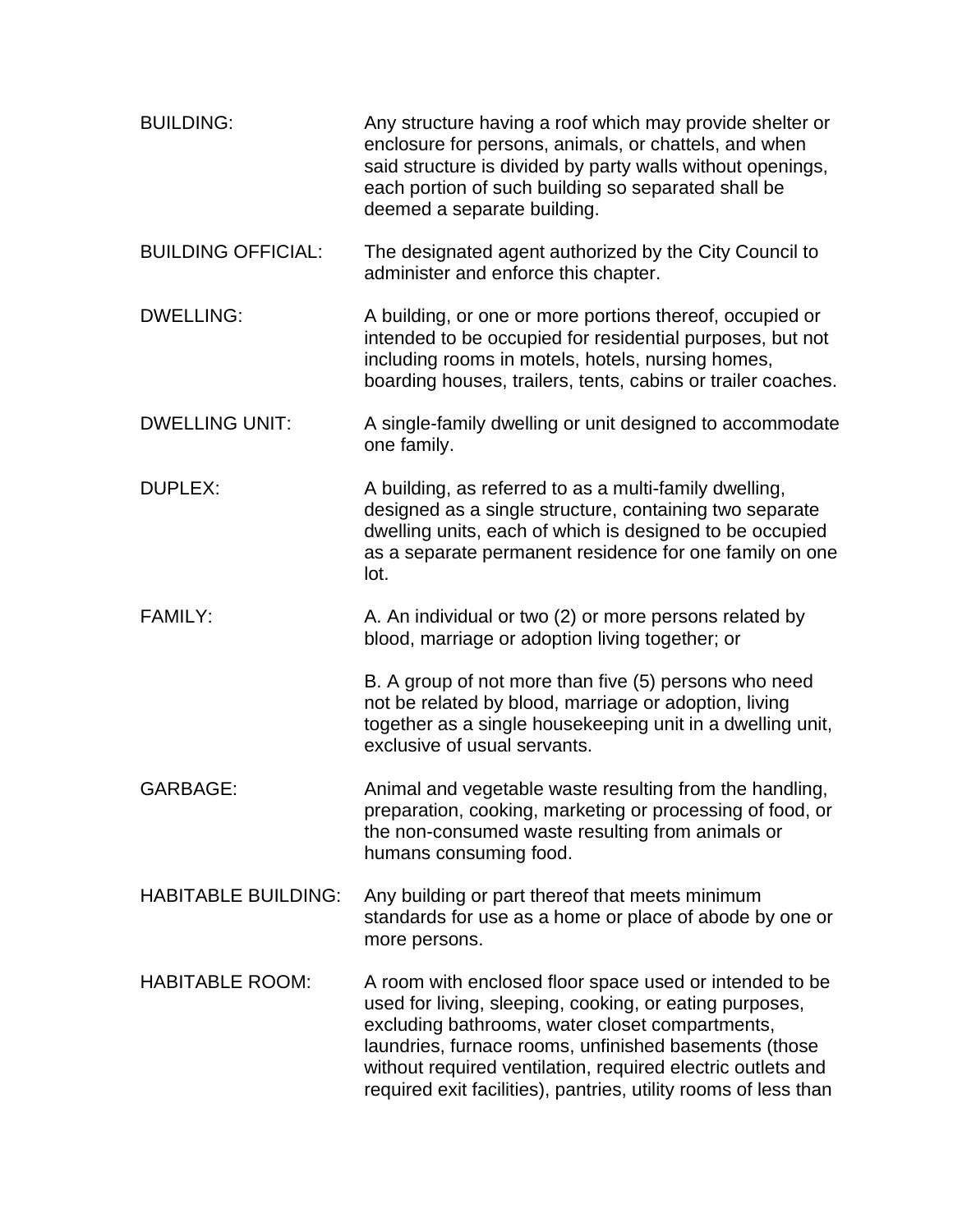|                                     | fifty (50) square feet of floor space, foyers,<br>communicating corridors, stairways, closets, storage<br>spaces, workshops, and hobby and recreation areas in<br>parts of the structure below ground level or in attics.                                                                                                                                                                                                                                                                            |
|-------------------------------------|------------------------------------------------------------------------------------------------------------------------------------------------------------------------------------------------------------------------------------------------------------------------------------------------------------------------------------------------------------------------------------------------------------------------------------------------------------------------------------------------------|
| <b>HEATED WATER:</b>                | Water heated to a temperature of not less than one<br>hundred ten degrees Fahrenheit (110°F), or such lesser<br>temperature required by government authority, measured<br>at faucet outlet.                                                                                                                                                                                                                                                                                                          |
| <b>KITCHEN:</b>                     | A space which contains a sink with counter working<br>space, space for installing cooking and refrigeration<br>equipment, and space for the storage of cooking utensils.                                                                                                                                                                                                                                                                                                                             |
| LEASE:                              | A written or oral agreement to rent. For use as a verb,<br>see rent.                                                                                                                                                                                                                                                                                                                                                                                                                                 |
| LET:                                | To lease a premises or any portion thereof.                                                                                                                                                                                                                                                                                                                                                                                                                                                          |
| <b>MAINTENANCE:</b>                 | Upkeep of property and equipment in a safe working<br>condition for which it was installed and/or constructed.                                                                                                                                                                                                                                                                                                                                                                                       |
| MULTIPLE-FAMILY<br><b>DWELLING:</b> | A dwelling or portion thereof containing two (2) or more<br>dwelling units.                                                                                                                                                                                                                                                                                                                                                                                                                          |
| <b>OCCUPANT:</b>                    | Any person (including owner operator) living, sleeping,<br>cooking and eating in a dwelling unit or living and<br>sleeping in a rooming unit.                                                                                                                                                                                                                                                                                                                                                        |
| <b>OPERATE:</b>                     | To charge rent for the use of a unit in a rooming unit.                                                                                                                                                                                                                                                                                                                                                                                                                                              |
| <b>OPERATOR:</b>                    | The owner or his/her agent who has charge, care,<br>control, or management of a building, or part thereof, in<br>which dwelling units or rooming units are let.                                                                                                                                                                                                                                                                                                                                      |
| <b>OWNER:</b>                       | Any person, firm or corporation who, alone, jointly, or<br>severally with others, shall be in actual possession of,<br>have charge of, care of, or control of any dwelling,<br>dwelling unit, or rooming unit within the City as owner,<br>employee or agent of the owner, or as trustee or<br>guardian of the estate or person of the title holder. Any<br>person representing the actual owner shall be bound to<br>comply with the provisions of this chapter to the same<br>extent as the owner. |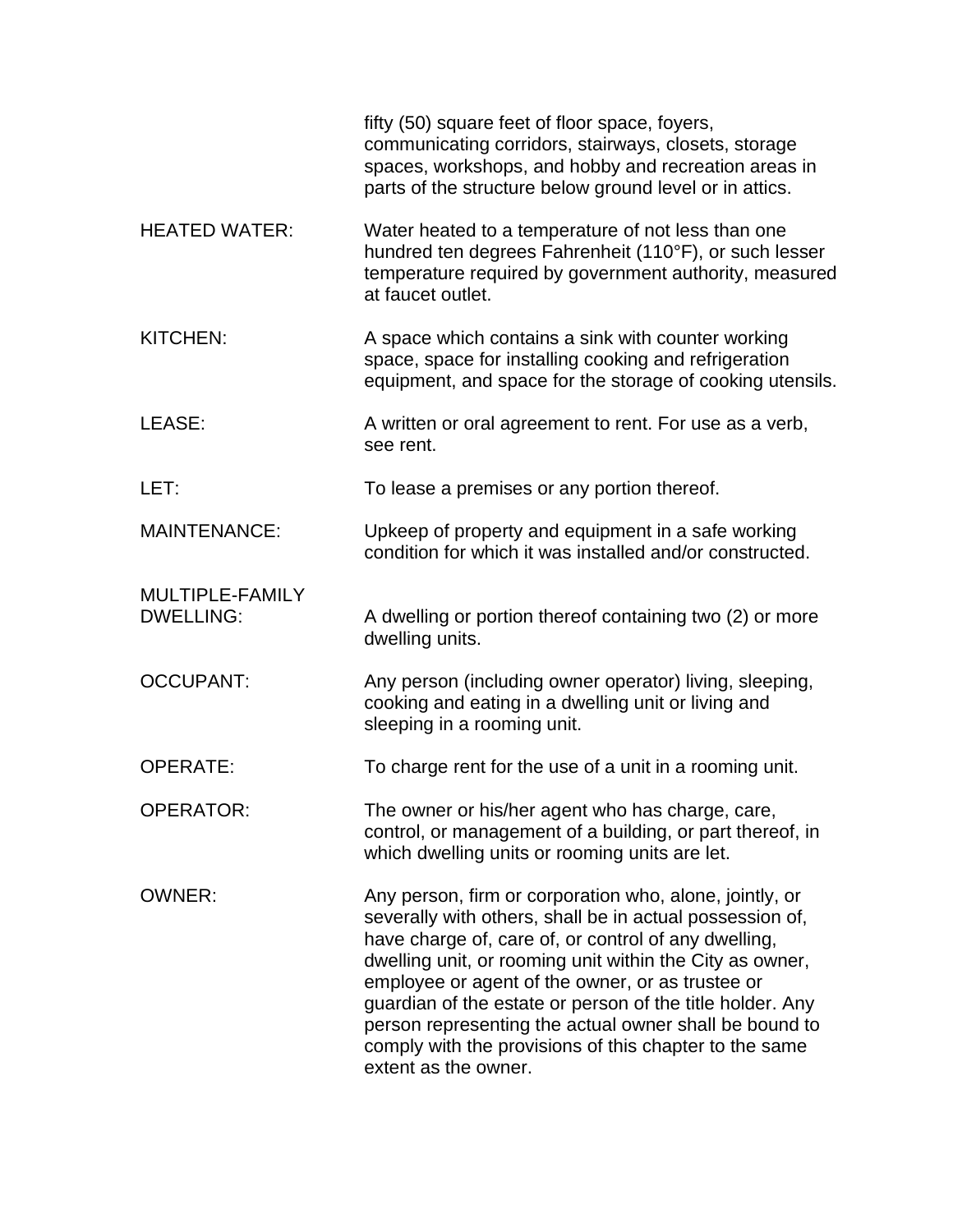| <b>PERMISSIBLE</b><br><b>OCCUPANCY:</b> | The maximum number of persons permitted to reside in a<br>dwelling unit or rooming unit.                                                                                                                                                                                                                                                                                                                                                                                                                               |
|-----------------------------------------|------------------------------------------------------------------------------------------------------------------------------------------------------------------------------------------------------------------------------------------------------------------------------------------------------------------------------------------------------------------------------------------------------------------------------------------------------------------------------------------------------------------------|
| PERSON:                                 | An individual, firm, partnership, association, corporation,<br>company or joint venture or organization of any kind.                                                                                                                                                                                                                                                                                                                                                                                                   |
| <b>PLUMBING:</b>                        | All of the following supplied facilities and equipment in a<br>dwelling: gas pipes, gas burning equipment, water pipes,<br>steam pipes, garbage disposal units, waste pipes, water<br>closets, sinks, installed dishwashers, lavatories,<br>bathtubs, shower baths, installed clothes washing<br>machines, catch basins, drains, vents and any other<br>similar fixtures and the installation thereof, together with<br>all connections to water, sewer and gas lines.                                                 |
| <b>PREMISES:</b>                        | A platted lot or part thereof or unplatted parcel of land,<br>and adjacent right-of-way, either occupied or unoccupied<br>by any dwelling or non-dwelling structure, including such<br>building or accessory structure.                                                                                                                                                                                                                                                                                                |
| <b>PUBLIC HALL:</b>                     | A hall, corridor or passageway for providing egress from<br>a dwelling unit to a public way and not within the<br>exclusive control of one family.                                                                                                                                                                                                                                                                                                                                                                     |
| <b>REFUSE:</b>                          | Personal leavings, trash, garbage.                                                                                                                                                                                                                                                                                                                                                                                                                                                                                     |
| <b>RENT:</b>                            | Consideration paid for the use of premises, including, but<br>not limited to, money, services and property. As a verb,<br>the term "rent" means to receive or allow the use of<br>premises in return for such consideration or any<br>combination thereof. The term "rent" does not include<br>arrangements whereby a relative occupies a dwelling and<br>which arrangement is detailed and sworn to in affidavits<br>filed by each adult occupant of the dwelling and each<br>person who is an owner of the dwelling. |
| <b>RENTAL DWELLING:</b>                 | Any dwelling unit(s) let. Single family residential<br>properties occupied by a relative shall not be considered<br>a rental dwelling.                                                                                                                                                                                                                                                                                                                                                                                 |
| <b>REPAIR:</b>                          | The construction or renewal of any part of an existing<br>building or its utilities, facilities or equipment for the<br>purpose of its maintenance.                                                                                                                                                                                                                                                                                                                                                                    |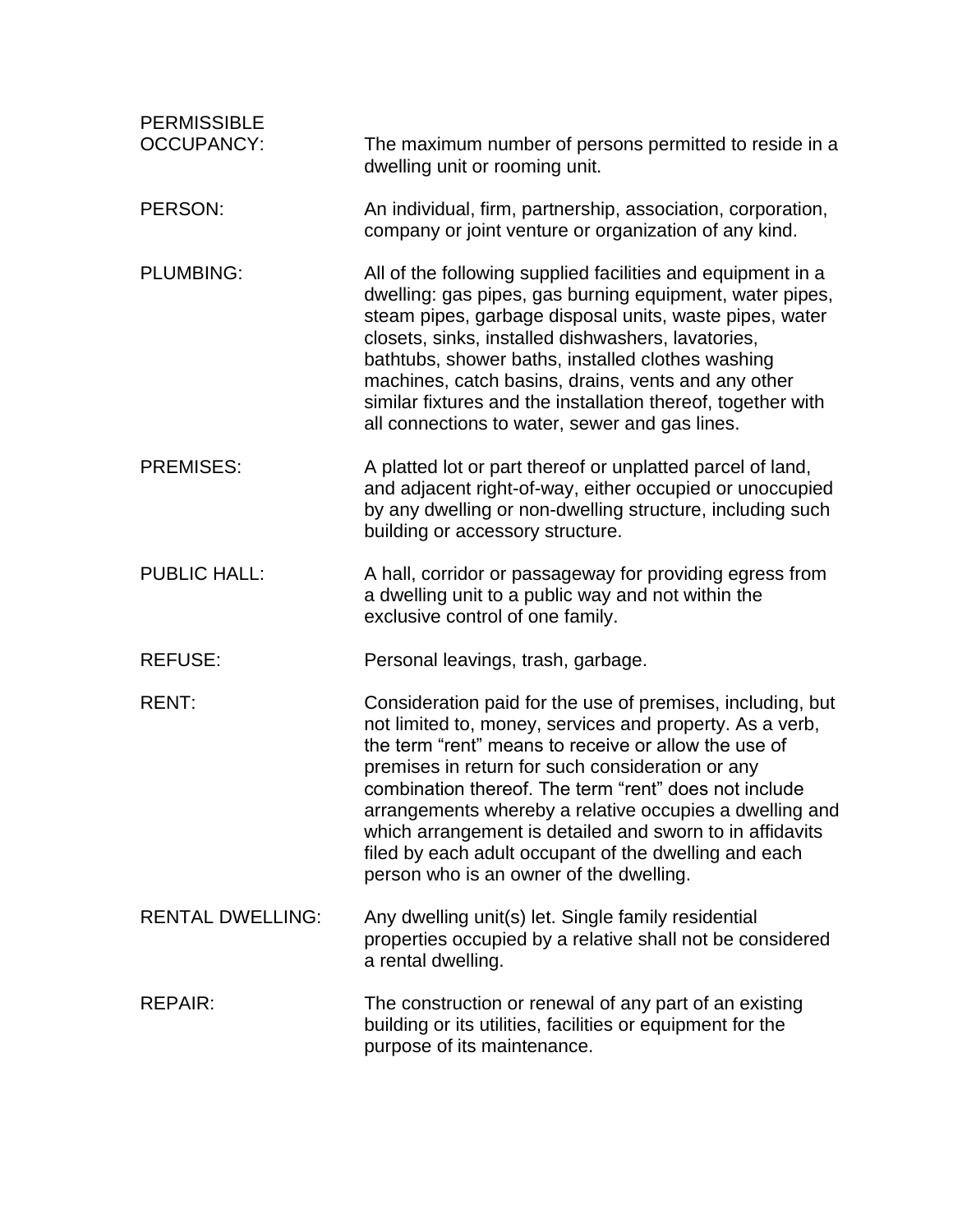| <b>RODENT HARBORAGE:</b>               | A place where rodents commonly live, nest, or establish<br>their habitat.                                                                                      |
|----------------------------------------|----------------------------------------------------------------------------------------------------------------------------------------------------------------|
| <b>ROOMING UNIT:</b>                   | Any room or group of rooms forming a single habitable<br>unit used or intended to be used for living and sleeping,<br>but not for cooking and eating purposes. |
| SAFETY:                                | The condition of being reasonably free from danger and<br>hazards which may cause accidents or diseases.                                                       |
| <b>SUBSTANDARD</b><br><b>DWELLING:</b> | Any dwelling that does not conform to the minimum<br>standards established by City ordinances.                                                                 |
| <b>SUPPLIED:</b>                       | Paid for, furnished by, provided by or under the control of<br>the owner, operator, or agent of a dwelling.                                                    |
| <b>WATER CLOSET:</b>                   | A toilet with a bowl and trap made in one piece, that is<br>connected to the City water and sewer system or other<br>approved water supply and sewer system.   |

9-8A-3: **RESPONSIBILITIES OF OWNERS AND OCCUPANTS:** No owner or other person shall occupy or let to another person any dwelling, dwelling unit, rooming unit, building, or structure unless it and the premises are fit for human occupancy and comply with all appropriate legal requirements of the State of Minnesota, and the City of Andover as set forth specifically in the following subsections:

- A. Maintenance of Shared or Public Areas: Every owner of a dwelling containing two (2) or more dwelling units shall maintain or shall provide for maintenance of the shared public areas of the dwelling and premises thereof.
- B. Housekeeping of Occupied Areas: Every occupant of a dwelling, dwelling unit, or rooming unit shall properly housekeep that part of the dwelling, dwelling unit, and premises thereof that he/she occupies and controls.
- C. Storage and Disposal of Refuse:
	- 1. Every occupant of a dwelling, dwelling unit, rooming unit, building or structure shall store and dispose of all his/her refuse and garbage and any other organic waste which might provide food for insects, rodents and/or vermin as required by Title 4 of this Code.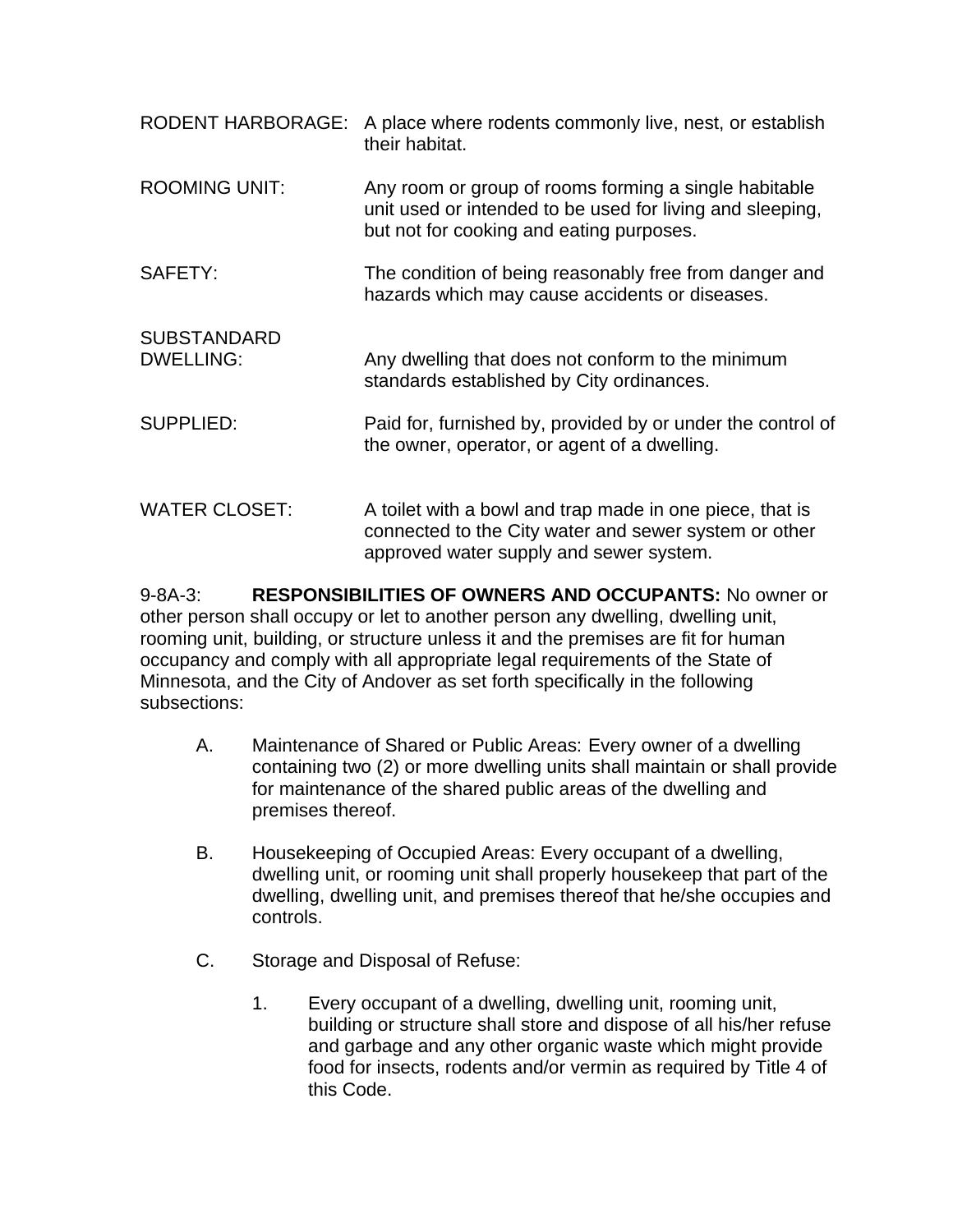- 2. Every owner of a multiple-family dwelling shall supply facilities for the storage and/or disposal of refuse and garbage. In the case of single- or two-family dwellings, it shall be the responsibility of the occupant to furnish such facilities as prescribed by City ordinance.
- D. Responsibility for Storage and Disposal of Garbage and Refuse: Every owner of a multiple-family dwelling shall supply facilities for the storage and/or disposal of refuse, garbage, and recycling materials. All garbage, waste material, debris, and recyclables shall be kept in an enclosed building or contained in a closed container designed for such purposes.

Owners shall provide for refuse enclosures to screen all containers that are visible from a public street or alley. Such enclosure shall have a concrete floor base. Gates may not be required if properly oriented on the site. The design of such enclosures shall be reviewed and approved by City staff prior to issuing a building permit.

Provisions for storage and disposal of garbage and refuse consistent with this chapter must be provided for multifamily buildings upon obtaining a building permit costing more than \$5,000.00. In the case of single-family dwellings, it shall be the responsibility of the occupant to adequately provide for the storage and disposal of garbage and refuse.

- E. Responsibility for the Storm and Screen Doors and Windows: The owner of any dwelling unit shall be responsible for providing, maintain and hanging all screen and storm doors and storm windows whenever the same are required under the provisions of this ordinance.
- F. Responsibility for Pest Extermination: Every occupant of a singlefamily dwelling unit shall be responsible for the extermination of vermin infestations and/or rodents on the premises. Every occupant of a dwelling unit in a building containing more than one dwelling unit shall be responsible for such extermination whenever his/her dwelling unit is the only one infested, except when infestation is caused by the failure of the owner to maintain a dwelling in a reasonably rodent-proof condition; then, extermination shall be the responsibility of the owner. When infestation exists in two or more of the dwelling units in any building or in the shared or public parts of any dwelling containing two or more dwelling units, extermination shall be the responsibility of the owner.
- G. Rodent Harborage Prohibited in Occupied Areas: No occupant of a dwelling shall accumulate boxes, firewood, lumber, scrap metal, or any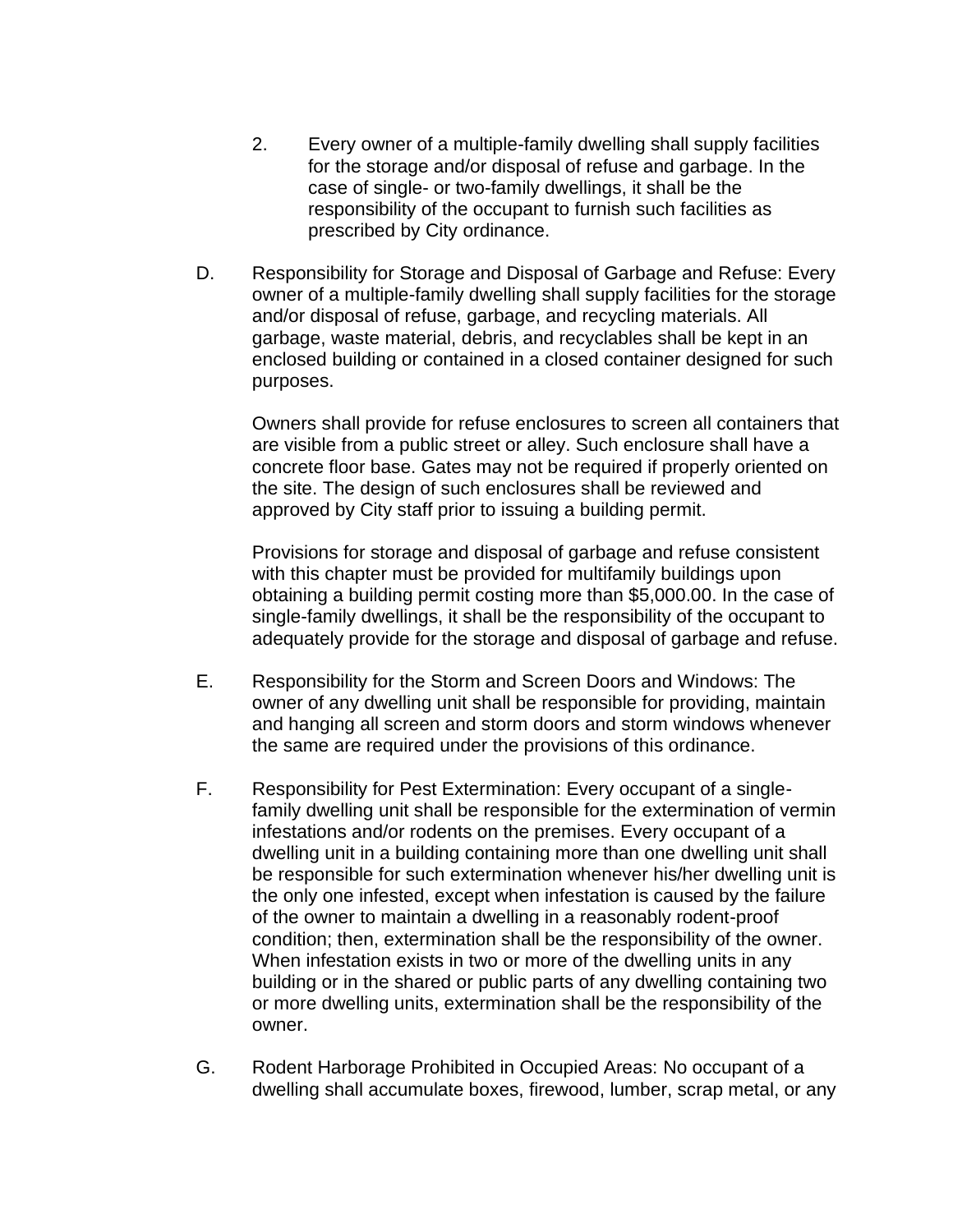other similar materials in such a manner that may provide rodent harborage in or about any dwelling. Outside stored materials shall be stacked neatly in piles at least four inches off bare soil or ground.

- H. Rodent Harborage Prohibited in Public Areas: No owner or occupant of a dwelling shall accumulate or permit the accumulation of boxes, lumber, scrap metal, or any other similar materials in such a manner that may provide rodent harborage in or about shared or public areas of a dwelling or premises. Materials stored outside by the owner or permitted to be stored by the owner shall be stacked neatly in piles at least four inches above bare soil or ground.
- I. Prevention of Food for Rodents: No owner or occupant of a dwelling unit shall store, place, or allow to accumulate any materials that may serve as food for rodents in a site accessible to rodents.
- J. Maintenance of Plumbing Fixtures and Facilities: The owner of a dwelling unit, rooming unit, building or structure shall maintain all supplied plumbing fixtures and facilities therein in good working order.
- K. Minimum Heating Capability and Maintenance: In every dwelling unit or rooming unit when the control of the supplied heat is the responsibility of a person other than the occupant, a room temperature of at least 68 degrees Fahrenheit shall be maintained from October 15th through April 15th.
- L. Removal of Snow and Ice: The owner of any building or structure shall be responsible for the removal of snow and ice from parking lots, driveways, steps, and walkways on the premises, as well as from abutting sidewalks. The owner of any building or structure shall additionally be responsible for ice control measures. Individual snowfalls of three inches or more or successive snowfall accumulations to a depth of three inches shall be removed from walkways, steps and public sidewalks within 48 hours after cessation of the snowfall. The City's policy to assist in snow removal does not exempt any property owner from meeting these requirements.
- M. Minimum Exterior Lighting. The owner of a rental dwelling or dwellings shall be responsible to provide and maintain effective illumination in all exterior parking areas and walkways.
- N. Maintenance of Driveway and Parking Areas. The owner of a multiplefamily dwelling or dwellings shall be responsible to provide and maintain in good condition paved and delineated parking areas and driveways for tenants. Each driveway and parking area on any multiple-family property existing on or before October 21, 1970 shall be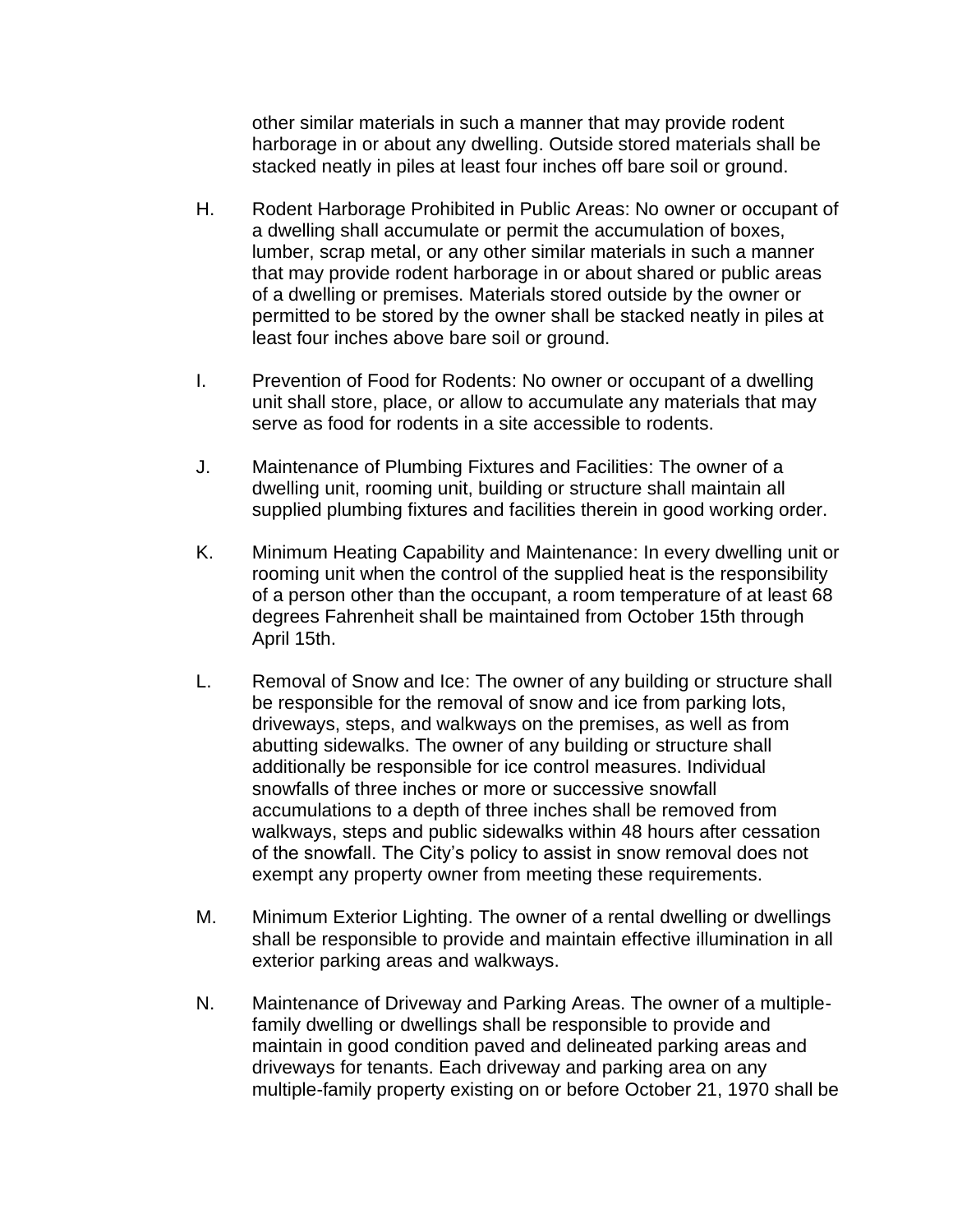paved with asphalt, concrete, brick, or similar dust-free surface at such time as a building permit may be taken for either remodeling or improvements costing more than \$5,000.00.

# 9-8A-4: **MINIMUM STANDARDS FOR BASIC EQUIPMENT AND**

**FACILITIES:** No person shall occupy, rent or let to another for occupancy any dwelling or dwelling unit for the purposes of living, sleeping, cooking, and eating therein which does not provide the following:

- A. Kitchen Sink: A sink in good working condition and properly connected to an approved water supply system and which provides at all times an adequate amount of heated and unheated running water under pressure and which is connected to an approved sewer system per Andover City Code.
- B. Food Storage: Cabinets and/or shelves for the storage of eating, drinking, and cooking equipment and utensils, and of food that does not require refrigeration for safekeeping and a counter or table for food preparation. The cabinets and/or shelves and counter or table shall be of sound construction furnished with surfaces that are easily cleanable and that will not impart any toxic or deleterious effect to food.
- C. Stove and Refrigerator: A stove for cooking food and a refrigerator for the safe storage of food at or below forty (40) degrees Fahrenheit, which are properly installed with all necessary connections for safe, sanitary, and efficient operation. Such stove and refrigerator need not be installed when a dwelling unit is not occupied or when the occupant is expected to provide same on occupancy, in which case sufficient space and adequate connections for the installation and operation of the stove and refrigerator must be provided.
- D. Toilet Facilities: Within every dwelling unit there shall be a nonhabitable room which is equipped with a flush water closet in compliance with the Minnesota State Plumbing Code. Such room shall have an entrance door which affords privacy. Said flush water closet shall be equipped with easily cleanable surfaces, shall be connected to an approved water system that at all times provides an adequate amount of running water under pressure to cause the water closet to be operated properly, and all shall be connected to a sewer system in compliance with Andover City Code.
- E. Lavatory Sink: Within every dwelling unit there shall be a lavatory sink. The sink may be in the same room as the flush water closet, but if located in another room, the lavatory sink shall be located in close proximity to the door leading directly into the room in which said water closet is located. The lavatory sink shall be in good working condition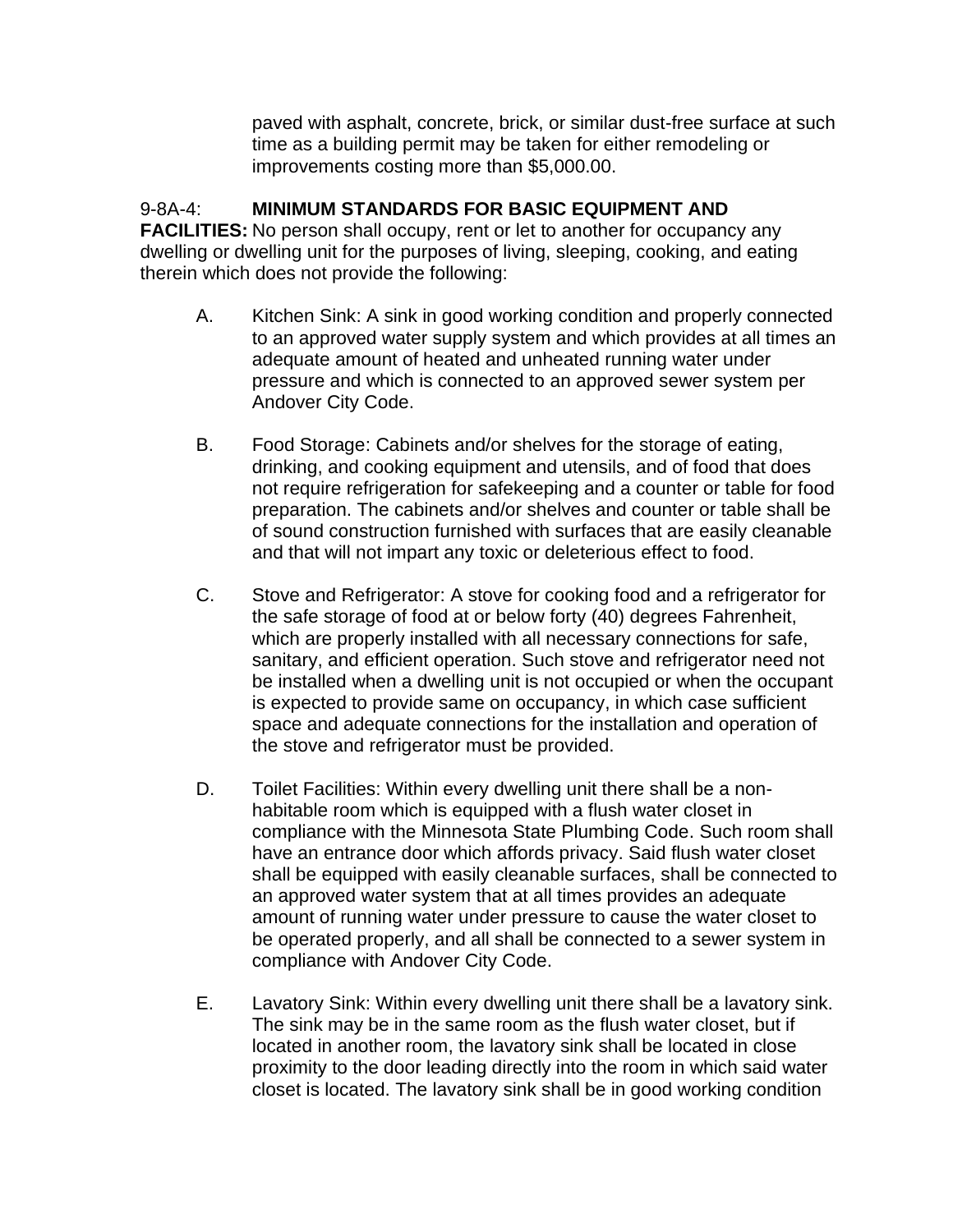and shall be properly connected to an approved water system and shall provide at all times an adequate amount of heated and unheated running water under pressure and shall be connected to a sewer system which complies with Andover City Code.

F. Bathtub or Shower: Within every dwelling unit there shall be a nonhabitable room which is equipped with a bathtub or shower in good working condition. Such room shall have an entrance door which affords privacy. Said bathtub or shower may be in the same room as the flush water closet, or in another room, and all shall be properly connected to an approved water supply system and shall provide at all times an adequate amount of heated and unheated water under pressure and shall be connected to a sewer system which complies with Andover City Code.

9-8A-5: **STAIRWAYS, PORCHES AND BALCONIES:** The owner shall keep every stairway, inside or outside of a building, and every porch or balcony in safe condition and sound repair, including but not limited to the following: stairs and handrails; every porch, balcony, or deck which is 30 inches or more above grade shall have a guardrail; every handrail and guardrail shall be firmly fastened and maintained in good condition; no flight of stairs shall have settled out of its intended position or have pulled away from the supporting or adjacent structures enough to cause hazard; no flight of stairs shall have rotting, loose, or deteriorating support; excepting spiral and winding stairways, the treads and risers of every flight of stairs shall be essentially uniform in width and height; stairways shall be capable of supporting a live load of l00 pounds per square foot of horizontal projection.

9-8A-6: **ACCESS TO DWELLING UNITS:** Access or egress from each dwelling unit shall be provided without passing through any other dwelling unit.

9-8A-7: **DOOR LOCKS:** No owner shall let or rent to another for occupancy any dwelling or dwelling unit unless all exterior doors of the dwelling or dwelling units are equipped with safe, functioning locking devices. Rental dwellings shall be furnished with door locks as follows:

A. Building Access: For the purpose of providing a reasonable amount of safety and general welfare for persons occupying multiple-family dwellings with common areas, an approved security system shall be maintained for each multiple-family building to control access. The security system shall consist of locking building entrance or foyer doors, and locked door leading from hallways into individual dwelling units. Dead-latch type door locks shall be provided with releasable lever knobs (or doorknobs) on the inside of building entrance doors and with locking devices on the outside of the building entrance doors. Building entrance door latches shall be of a type that are permanently locked.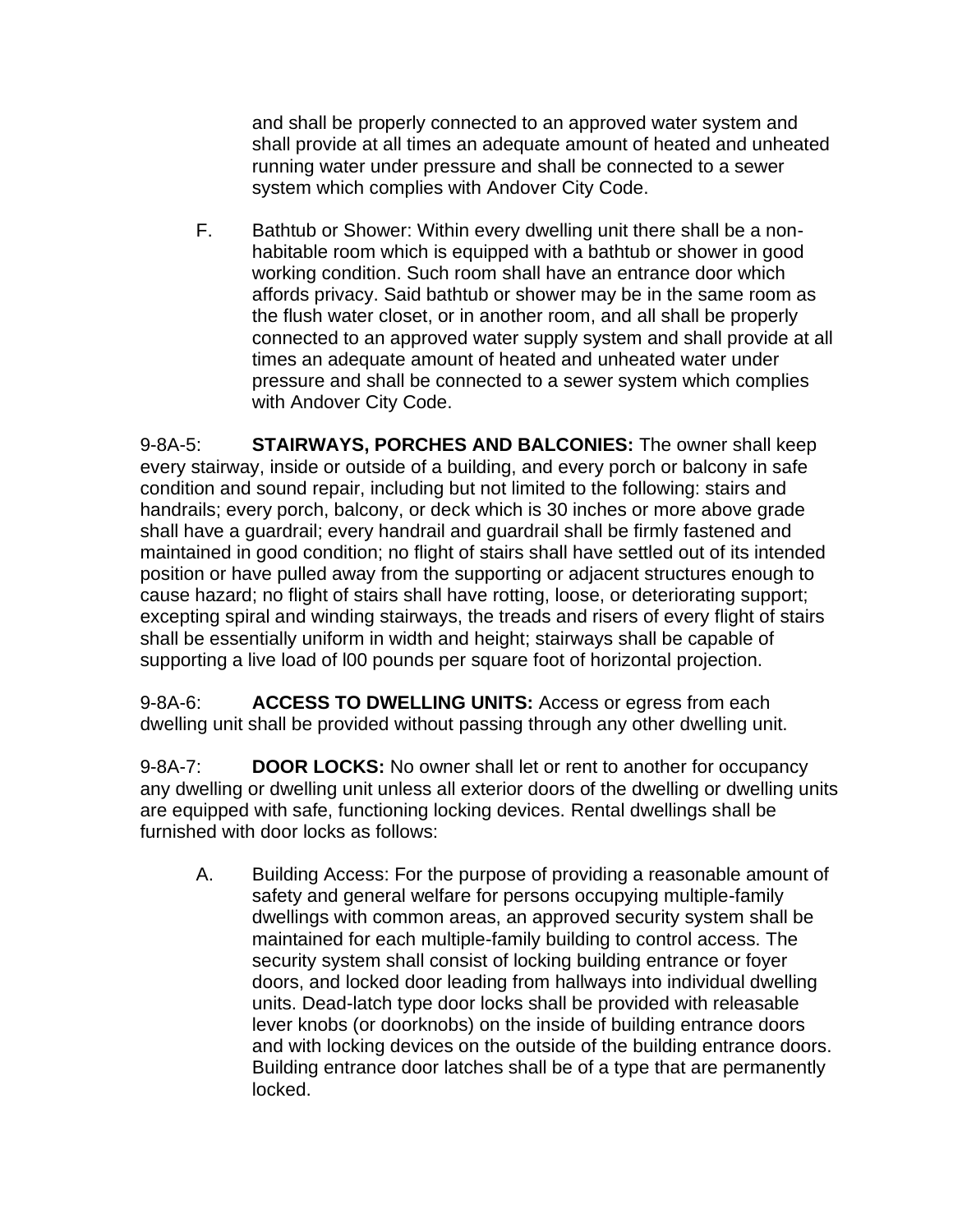- B. Unit Access: Every door that provides ingress or egress for a dwelling unit within a multiple-family building shall be equipped with an approved lock that has a deadlocking bolt that cannot be retracted by end pressure, provided however, that such door shall be openable from the inside without the use of a key or any special knowledge or effort.
- C. Existing Buildings: All multiple-family dwellings in existence prior to April 21, 1992, which were not previously required to have an approved security system. Shall not be subject to the requirements of Subsection A of this section.

9-8A-8: **MINIMUM STANDARDS FOR LIGHT AND VENTILATION:** No person shall occupy as owner, occupant or let to another for occupancy any dwelling or rooming unit which does not comply the following requirements:

- A. Habitable Room Ventilation: Except where there is supplied some other device affording ventilation and approved by the Building Official, every habitable room shall have at least one window facing directly outdoors which can be opened easily.
- B. Electric Service, Outlets, and Fixtures. Every dwelling and rooming unit and all public and common areas shall be supplied with electric service, functioning over-current protection devices, electric outlets, and electric fixtures which are properly installed, which shall be maintained in a safe working condition, and shall be connected to a source of electric power in a manner prescribed by ordinances, rules, and regulations of the City of Andover and by the laws of the State of Minnesota. The minimum capacity of such electric service and the minimum number of electric outlets and fixtures shall be as follows:

1. A dwelling containing one or two dwelling units shall have at least the equivalent of 100 ampere, three-wire electric service per dwelling unit.

2. Every habitable room shall contain at least one (1) electrical convenience outlet.

3. Every water closet compartment, bathroom, kitchen, laundry room, and furnace room shall contain at least one (1) supplied ceiling-type or wall-type electric convenience outlet.

4. Every public hall and public stairway in every multiple dwelling shall be adequately lighted to provide at least ten (10) foot candles of illumination of all parts thereof at all times by means of properly located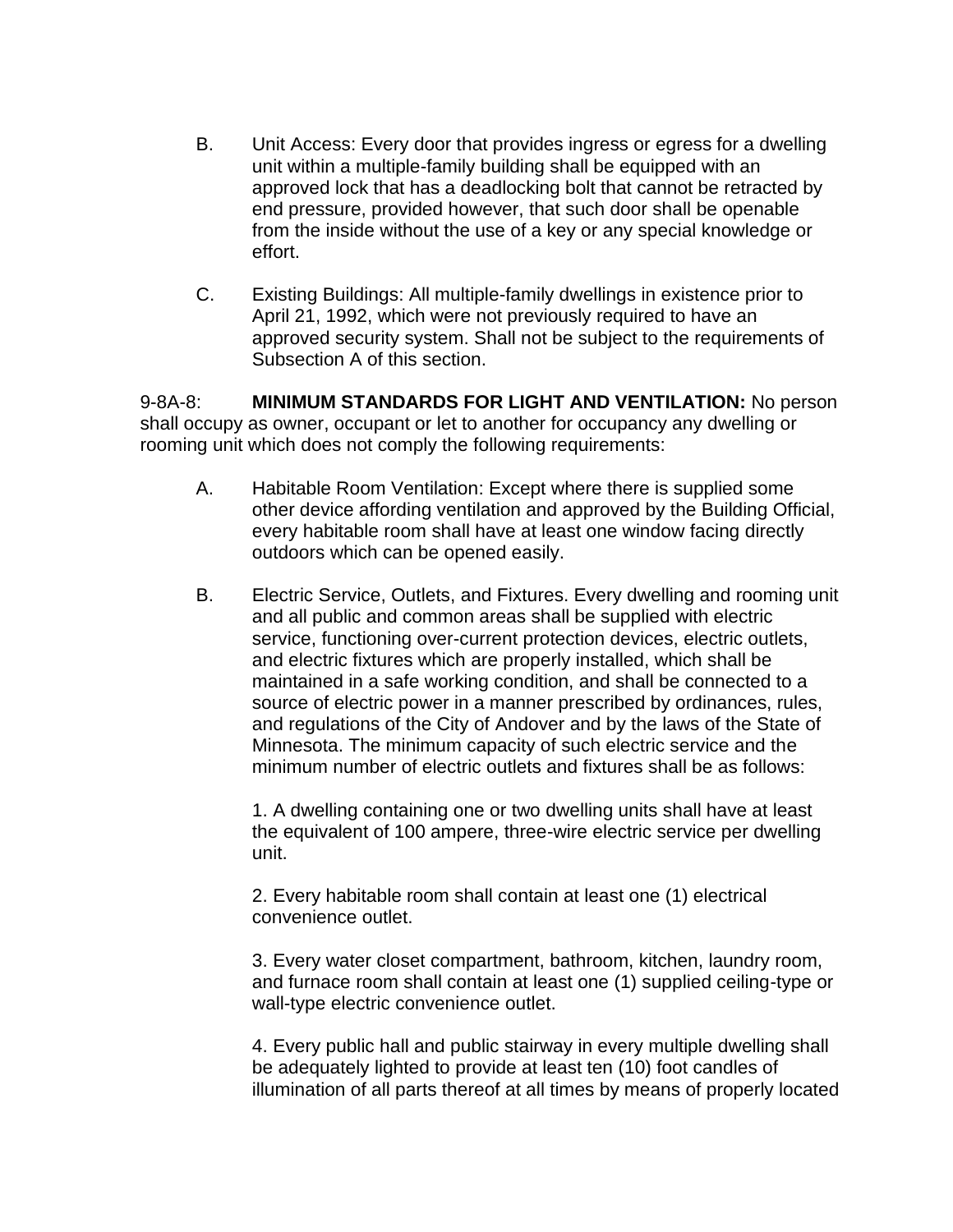electric light fixtures; provided that such electrical lighting may be omitted from sunrise to sunset where there are windows or skylights opening directly to the outside and where the total window or skylight area is at least one-tenth (1/10) of the combined horizontal area of the floor and stairway of each such public hallway and where such windows or skylight provide adequate natural light to all parts of each public hallway. Every public hall and stairway in dwellings containing two (2) dwelling units shall be supplied with convenient light switches, controlling an adequate lighting system that will provide at least ten (10) foot candles of illumination on all parts thereof, which may be turned on when needed.

5. A convenient switch or equivalent device for turning on a light in each dwelling unit shall be located near the point of entrance to such unit.

#### 9-8A-9: **MINIMAL THERMAL STANDARDS**:

- A. No person shall occupy as owner or let to another for occupancy any dwelling or rooming unit, for the purpose of living therein which does not have heating facilities which are properly installed and maintained in a safe and working condition and which are capable of safely heating all habitable rooms, bathrooms, and water closet compartments in every dwelling unit located therein to a room temperature of at least 68 degrees Fahrenheit to be maintained from October 15th through April 15th.
- B. Gas or electric appliances designed primarily for cooking or water heating purposes shall not be considered as heating facilities within the meaning of this section.
- C. Portable heating equipment employing flame and the use of liquid fuel does not meet the requirement of this section and is prohibited.
- D. No owner or occupant shall install, operate, or use a space heater employing a flame that is not vented outside the structure in an approved manner.

9-8A-10: **GENERAL REQUIREMENTS:** No person shall occupy as owner, occupant or let to another for occupancy any dwelling or rooming unit for the purpose of living therein which does not comply with the following requirements:

A. Foundations, Exterior Walls, and Roofs: The foundation, exterior walls, and exterior roof shall be substantially water tight and protected against vermin and rodents and shall be kept in sound condition and repair. The foundation element shall adequately support the building at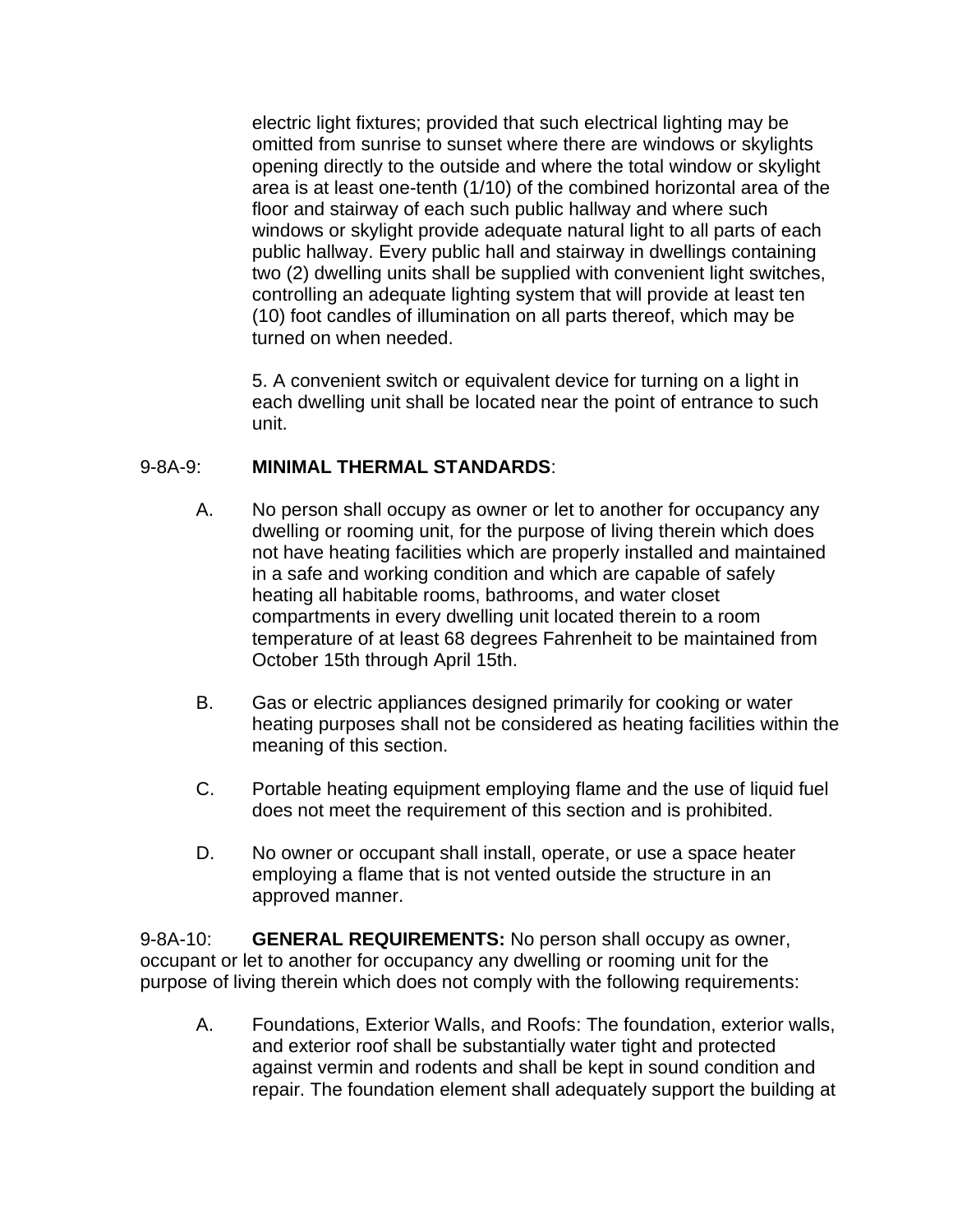all points. Every exterior wall shall be free of structural deterioration or any other condition which might admit rain or dampness to the interior portion of the walls or to the interior spaces of the dwelling. The roof shall be tight and have no defects which admit rain and roof drainage and shall be adequate to prevent rain water from causing dampness in the walls. All exterior surfaces, other than decay resistant materials, shall be protected from the elements and decay by paint or other protective covering or treatment. If the exterior surface is unpainted or lacks protective coating or is determined by the Building Official to be deteriorated, the surface shall have a protective covering applied. If the exterior surface of the pointing of any brick, block, or stone wall is loose or has fallen out, the surface shall be repaired.

- B. Windows, Doors, and Screens: Every window, exterior door, and hatchway shall be substantially tight and shall be kept in repair. Every window, other than a fixed window or storm window, shall be capable of being easily opened. Every window, door, and frame shall be constructed and maintained in such relation to the adjacent wall construction as to completely exclude rain, vermin and rodents from entering the building.
- C. Floors, Interior Walls, and Ceilings: Every floor, interior wall, and ceiling shall be protected against the passage and harborage of vermin and rodents and shall be kept in sound condition and good repair. Every floor shall be free of loose, warped, protruding, or rotting flooring materials. Every interior wall and ceiling shall be maintained in a tight waterproof condition. Toxic paints or materials with a lasting toxic effect shall not be used. Every toilet room and bathroom floor surface shall be capable of being easily maintained.
- D. Rodent Proof: Buildings found to be rodent infested shall be made rodent resistant. All opening in the exterior walls, foundations, basements, ground, or first floors, and roofs which have 1/4" diameter or larger openings shall be rodent proofed in an approved manner. Interior floors or basements, cellars, and other areas in contact with the soil shall be paved with concrete or other rodent-impervious material.
- E. Fence Maintenance: All fences supplied by the owner on the premises and all fences erected by an occupant on the premises shall consist of metal, wood, masonry, or other decay-resistant material. Fences shall be maintained in good condition. Materials, other than decay resistant varieties, shall be protected against decay by use of paint or other preservatives.
- F. Accessory Structure Maintenance: Accessory structures shall be structurally sound and be maintained in good repair. The exterior of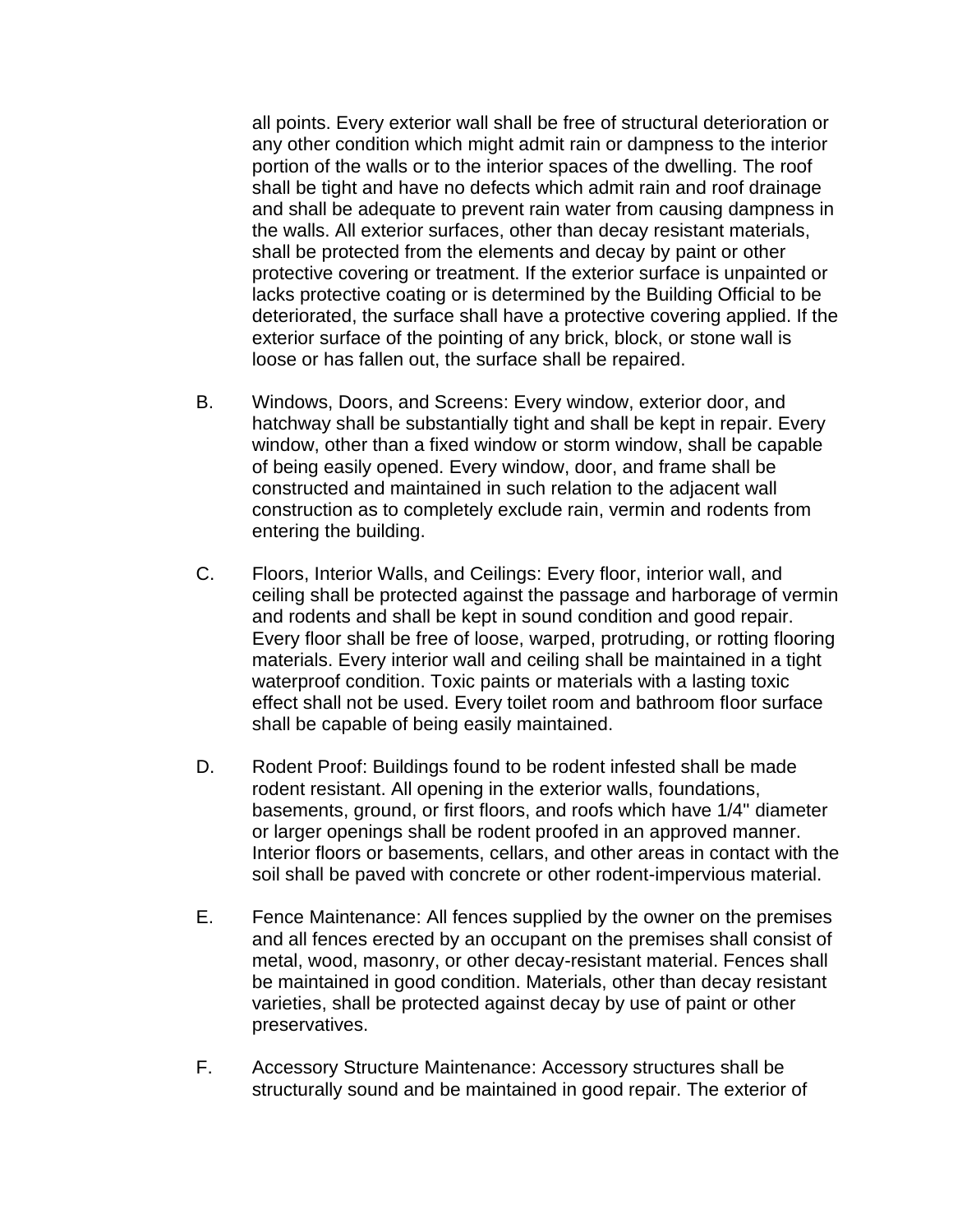such structures shall be made weather resistant through the use of decay-resistant materials such as paint or other preservatives.

- G. Safe Building Elements: Every foundation, roof, floor exterior and interior wall, ceiling, inside and outside stair, porch and balcony, and appurtenance thereto shall be safe to use and capable of supporting normal structural loads.
- H. Facilities to Function: All equipment or utilities required under City ordinances and every chimney and flue shall function effectively in a safe and working condition.
- I. Grading and Drainage: Every yard, court, or passageway on the premises on which a dwelling stands shall be graded and drained so as to be free of standing water that constitutes a detriment to health and safety.
- J. Yard Cover: Every yard of a premises on which a dwelling stands shall be maintained to prevent dust and erosion.

9-8A-11: **CONSTRUCTION STANDARDS**: All new construction and repair/renovation of existing structures within the City shall conform to the Minnesota State Building Code as the building code for the City.

9-8A-12: **MAXIMUM DENSITY, MINIMUM SPACE, FOR RENTAL UNITS:** No person shall permit or let to be occupied any rental dwelling or rooming unit for the purpose of living therein which does not comply with the following requirements:

A. Permissible Occupancy of Dwelling Unit. The maximum permissible occupancy of any rental dwelling or rooming unit shall be determined as follows:

1. For the first occupant, 150 square feet of habitable floor space and for every additional occupant thereof, at least 100 square feet of habitable room floor space.

2. In no event shall the total number of occupants exceed two times the number of habitable rooms, less kitchen, in the dwelling or rooming unit.

B. One Family Per Dwelling Unit. Not more than one family, except for temporary guests, shall occupy a dwelling unit.

# 9-8A-13: **ENFORCEMENT AND INSPECTION AUTHORITY:**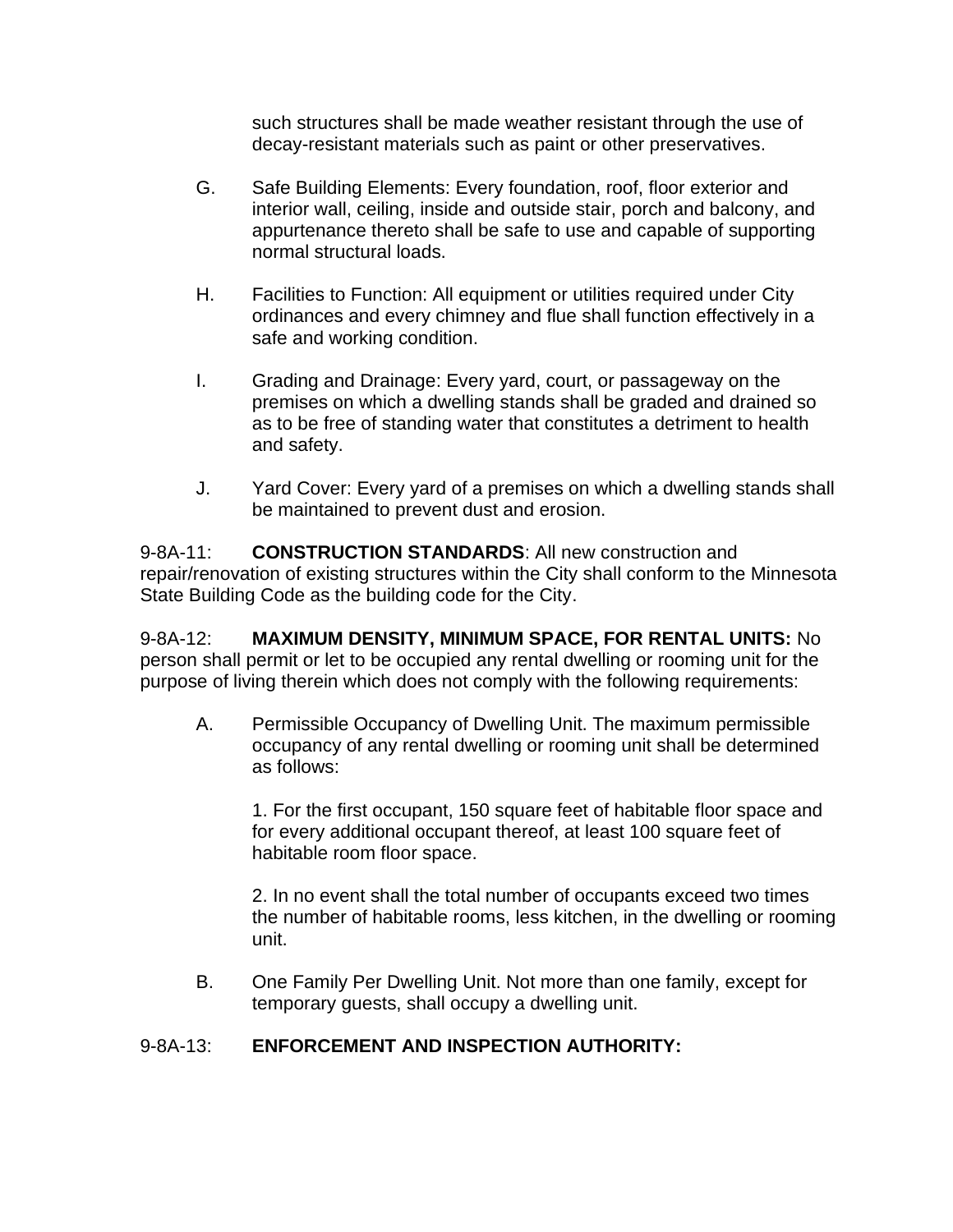- A. The Building Official or his/her designee shall administer and enforce the provisions of this Chapter. Inspections shall be conducted during reasonable hours and the City Administrator or his/her designee shall present evidence of his/her official capacity to the owner or occupant in charge of the property.
- B. The identities of individuals who register complaints with the City concerning violations of State law or local ordinance concerning the use of real property shall be classified as confidential data pursuant to Minnesota Statutes, Section 13.03, Subd. 3., which states that such data is not public and is not accessible to the individual subject of the data. All other code violation records pertaining to a particular parcel of real property and the buildings, improvements, and dwelling units located on that property that are kept by the City shall be public data unless collected as part of an active civil investigation or legal action pursuant to Minnesota Statutes Section 13.99, or collected as part of an active criminal investigation pursuant to Minnesota Statutes Section 13.82, Subd. 7.

9-8A-14: **INSPECTION ACCESS**: If any owner, occupant, or other person in charge of a dwelling, dwelling unit, rooming unit, multiple dwelling or building fails or refuses to permit free access and entry to the structure or premises under his/her control, or any part thereof for purpose of an inspection authorized by this chapter, the City Administrator or his/her designee may petition the court for an order for such inspection.

### 9-8A-15: **UNFIT FOR HUMAN HABITATION:**

- A. Any dwelling, dwelling unit, rooming unit, building or portion thereof which is damaged, decayed, dilapidated, moldy, unsanitary, unsafe, vermin or rodent infested, or which lacks provision for basic illumination, ventilation, or sanitation facilities, or has been used for the clandestine manufacture of illegal substances, to the extent that the conditions of the dwelling, dwelling unit, rooming unit, building or portion thereof poses a hazard to the health, safety, or welfare of the occupants or to the public may be declared unfit for human habitation. Whenever any dwelling, dwelling unit, rooming unit, or building has been declared unfit, the City Administrator of his/her designee shall order the same vacated within a reasonable time and shall post a placard on the same indicating that it is unfit for human habitation, and any operating license previously issued for such dwelling shall be revoked.
- B. It shall be unlawful for such dwelling, dwelling unit, or rooming unit, or portion thereof, to be used for human habitation until the defective conditions have been corrected and written approval has been issued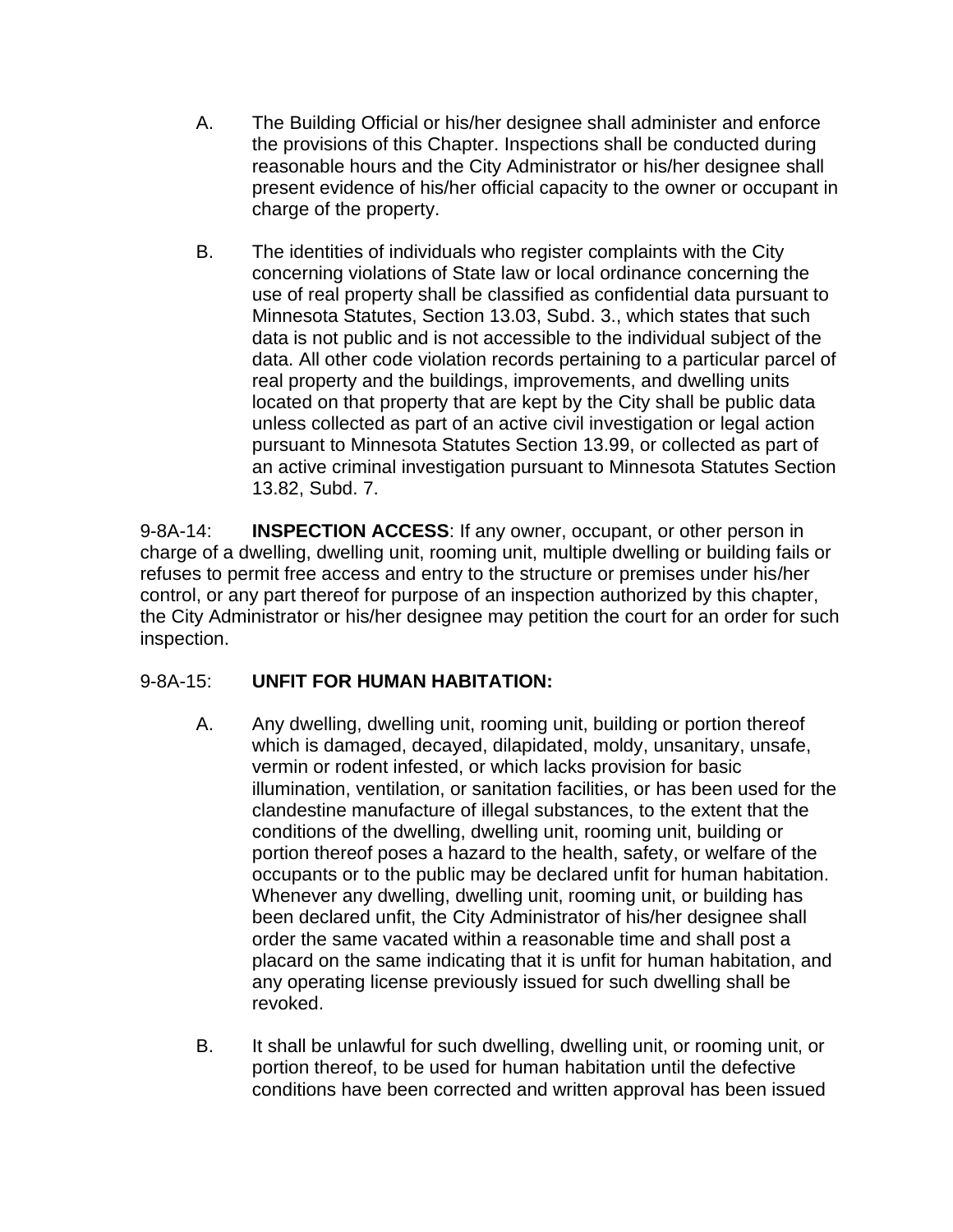by the Building Official or his/her designee. No person other than the Building Official or his/her designee shall deface or remove the declaration placard from any such dwelling unit.

9-8A-16: **SECURE UNFIT AND VACANT DWELLINGS:** The owner of any dwelling, dwelling unit, rooming unit or building which has been declared unfit for human habitation or which is otherwise vacant for a period of sixty (60) days or more shall immediately make the same safe and secure so that it is not hazardous to the health, safety, and welfare of the public and does not constitute a public nuisance. Any vacant dwelling open at doors, windows, or wall opening, if unguarded, shall be deemed to be a hazard to the health, safety, and welfare of the public and is a public nuisance within the meaning of this ordinance.

9-8A-17: **HAZARDOUS BUILDING DECLARATION:** In the event that a dwelling, dwelling unit, rooming unit or building has been declared unfit for human habitation and the owner has not remedied the defects within a prescribed reasonable time, the dwelling may be declared a hazardous building and may be removed, razed, or corrected pursuant to the provisions of Minnesota Statutes.

9-8A-18: **COMPLIANCE ORDER:** Whenever the City Administrator or his/her designee determines that any dwelling, dwelling unit, or rooming unit, or portion thereof, is in violation of this or any other ordinance, he/she may issue a Compliance Order according to the City of Andover Code Violation Procedure.

9-8A-19: **RIGHT TO APPEAL:** Any person who believes that a compliance order issued under this chapter is based upon erroneous interpretation of this chapter, or upon a misstatement or mistake of fact, such person may appeal the Compliance Order to the City Council. Such appeals must be in writing, must specify the grounds for the appeal, and must be accompanied by a filing fee as determined by the City Council and be submitted to the City Administrator within ten (10) business days after service of the Compliance Order. The filing of an appeal shall stay all proceedings in furtherance of the action appealed from unless such stay would cause imminent peril to life, health, or property.

9-8A-20: **CITY COUNCIL'S DECISION**: Upon at least five (5) business days' notice to the appellant of the time and place for hearing the appeal and within thirty (30) days after appeal is filed, the City Council shall hold a hearing thereon at which the City Council shall dismiss, modify or affirm the order in whole or in part.

9-8A-21: **RESTRICTION ON TRANSFER OF OWNERSHIP:** It shall be unlawful for the owner of any dwelling, dwelling unit, rooming unit, or building upon whom a pending Compliance Order has been served to sell, transfer, mortgage, or lease, or otherwise dispose thereof to another person until the provisions of the Compliance Order have been complied with, unless such owner shall furnish to grantee, lessee, or mortgagee a true copy of any notice of violation or Compliance Order and shall obtain and possess a receipt of acknowledgment. Anyone with an interest in the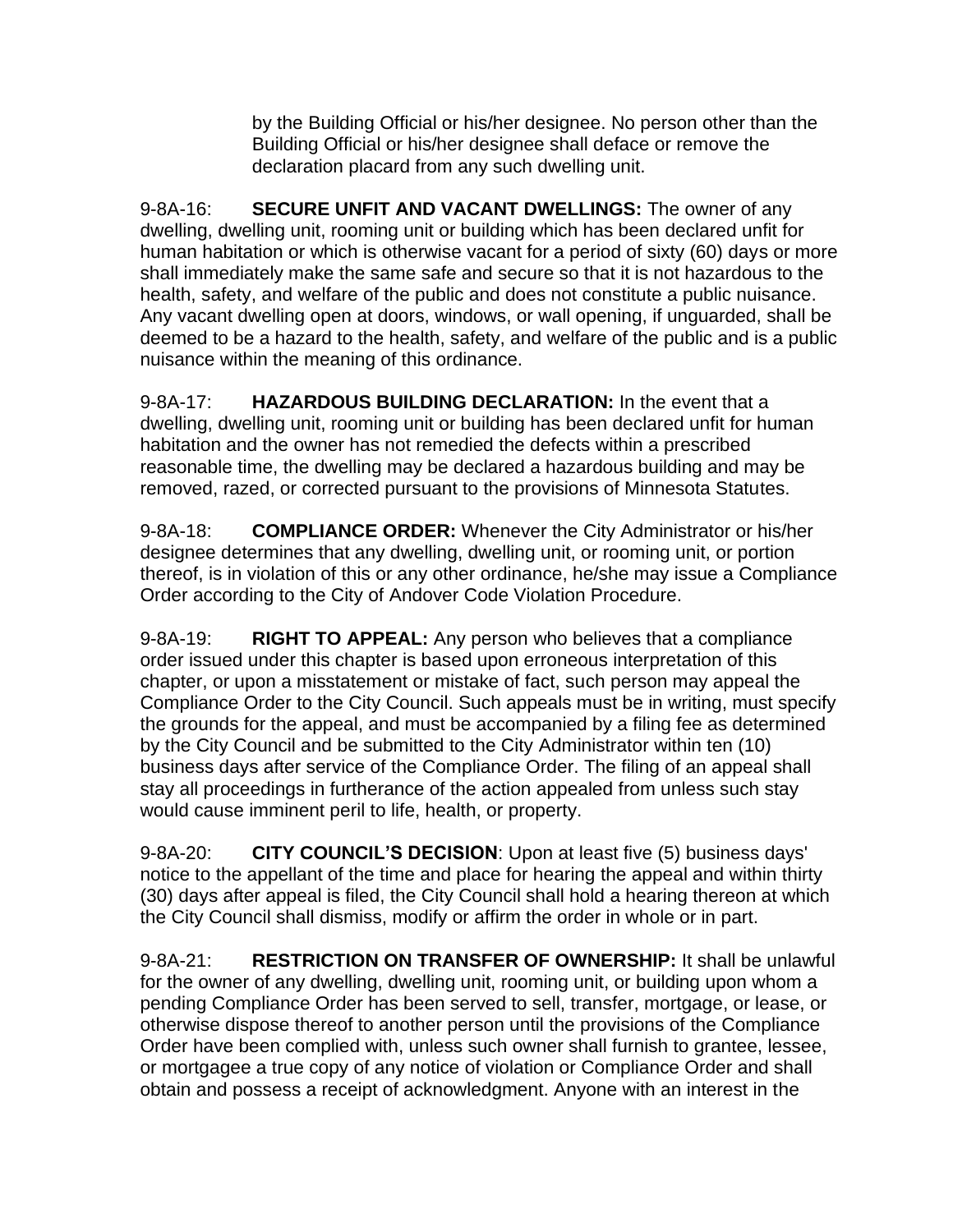dwelling, dwelling unit, rooming unit, or building who has received notice of the existence of a Compliance Order shall be bound by same without further service of notice upon him/her and shall be liable for all penalties and procedures provided by this ordinance.

9-8A-22: **PENALTIES:** Any person who fails to comply with a Compliance Order after a right of appeal has expired and any person who fails to comply with a modified Compliance Order within the time set therein, upon conviction thereof, shall be guilty of a misdemeanor and upon conviction shall be subject to the penalties set forth in Minnesota Statutes.

9-8A-23: **EXECUTION OF COMPLIANCE ORDERS OF PUBLIC AUTHORITY:**  Upon failure to comply with a Compliance Order within the time set therein, and no appeal having been taken, or upon failure to comply with a modified Compliance Order within the time set therein, the criminal penalty established hereunder notwithstanding, the City Council may by resolution cause the cited deficiency to be remedied as set forth in the Compliance Order. The cost of such remedy shall be a lien against the subject real estate and may be levied and collected as a special assessment in the manner provided by Minnesota Statutes, for any of the reasons set forth in Minnesota Statutes, and specifically for the removal and elimination of public health or safety hazards from private property, but the assessment shall be payable in a single installment. It is the intent of this section to authorize the City to utilize Minnesota Statutes to promote the public's health, safety, and general welfare.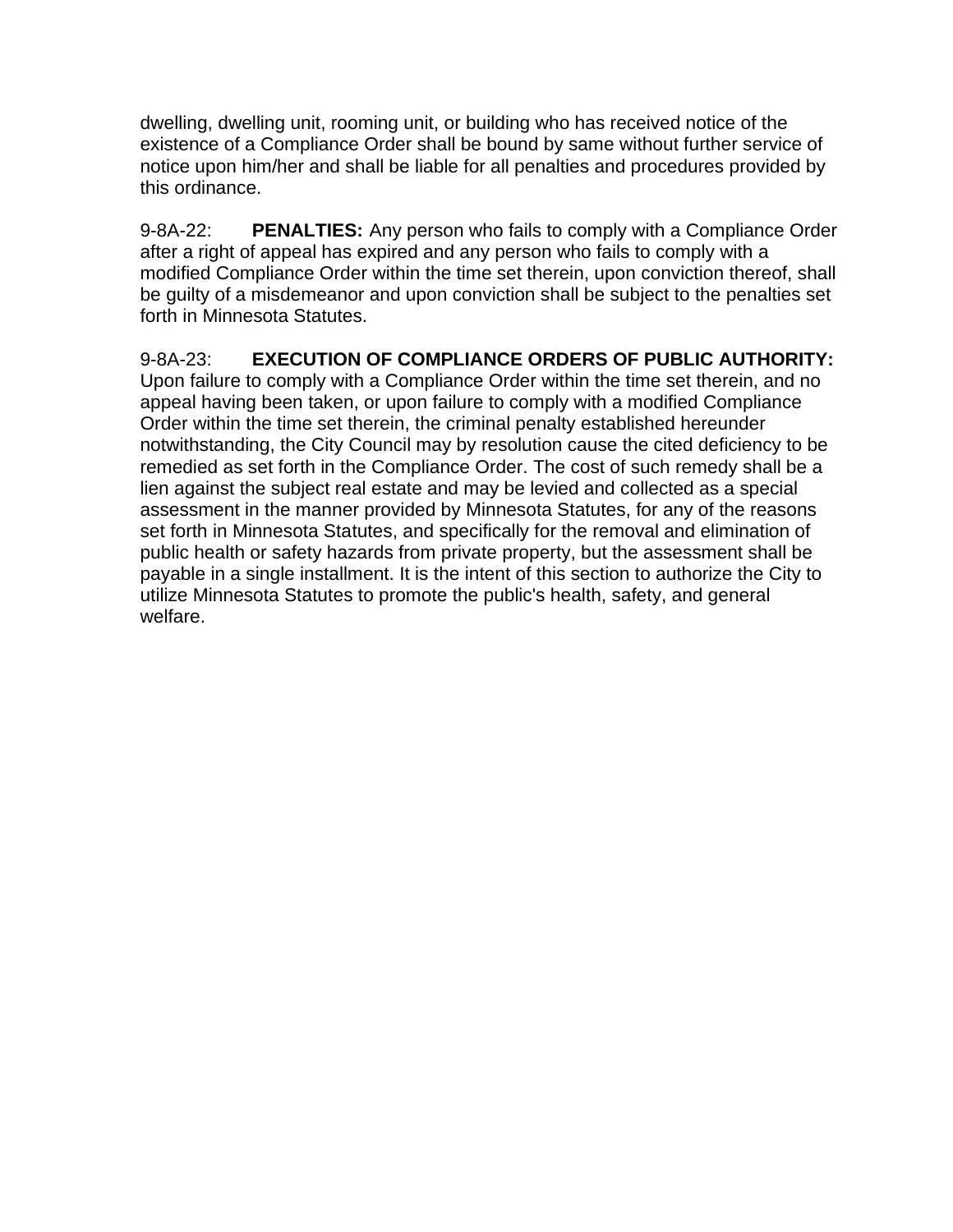### CHAPTER 8

### **PROPERTY MAINTENANCE STANDARDS**

# **ARTICLE B. RENTAL LICENSING**

#### Section:

- 9-8B-1: Purpose and Intent
- 9-8B-2: Definitions
- 9-8B-3: License Required
- 9-8B-4: Application for Licensing
- 9-8B-5: Agent Required
- 9-8B-6: Initial License Issuance
- 9-8B-7: Renewal of License
- 9-8B-8: Transfer of License
- 9-8B-9: Inspections of Dwellings
- 9-8B-10: License Suspension, Revocation, Denial and Non-Renewal
- 9-8B-11: Display of License
- 9-8B-12: Fees
- 9-8B-13: Conditions of License Issuance
- 9-8B-14: Disorderly Conduct and Nuisance Police Calls for Service
- 9-8B-15: Trash Removal for Rental Properties
- 9-8B-16: No Retaliation
- 9-8B-17: Summary Action
- 9-8B-18: Severability Clause
- 9-8B-19: Violations and Penalties

9-8B-1: **PURPOSE AND INTENT**: The operation of rental residential properties is a business enterprise that gives rise to certain opportunities. Operators are responsible to take reasonable steps, as may be necessary, to assure that the citizens of the City who occupy such units, and those residing near such units, may pursue the quiet enjoyment of the normal activities of life in surroundings that are: (1) Safe, secure and sanitary; (2) Free from crimes and criminal activity, noise, nuisances or annoyances; and (3) Free from reasonable fears about safety of persons and security of property.

Further, it is the intent of this Article to regulate and provide for the inspections of rental housing to assure that such housing does not become a nuisance or blight to the neighborhood and does not create a disincentive to investment in the community.

This Article establishes standards that are applicable to all rental dwellings in the City. It does not apply to the portion of a rental dwelling that is occupied by a personal owner or relatives of the personal owner.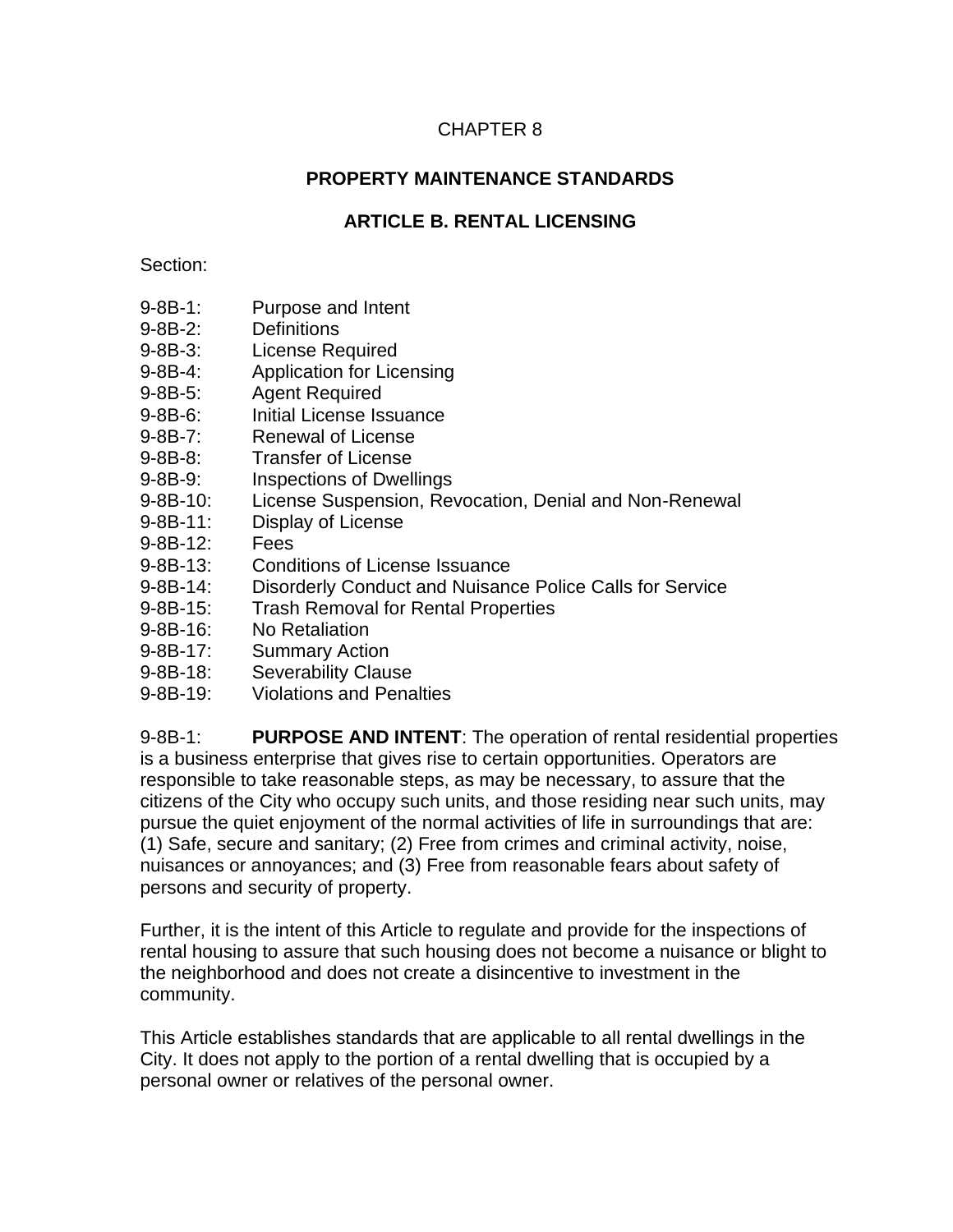Finally, the City Council finds that repeated police calls to certain rental dwellings in the City occupied by persons with criminal histories have taxed law enforcement resources. The City Council also finds that persons residing in rental dwellings who engage in disorderly conduct or cause nuisance conditions create a hostile environment for others living in close proximity, thereby threatening the public safety. In order to preserve and protect the City's neighborhoods and to promote public safety, the City Council enacts a Crime Free Rental Program into the City Code. Any licenses issued by the City of Andover prior to the adoption of this Ordinance shall comply with the requirements listed herein at the time of next license renewal and shall still comply with the terms in which the licensed was originally issued until renewal occurs.

9-8B-2: **DEFINITIONS**: The following definitions, and those contained in Article I will be used in interpreting and enforcing this Article.

| Agent:                     | A person designated by the Owner of a rental property to<br>act on behalf of the Owner.                                                                                                                                                                                                                             |
|----------------------------|---------------------------------------------------------------------------------------------------------------------------------------------------------------------------------------------------------------------------------------------------------------------------------------------------------------------|
| City:                      | The City of Andover, Minnesota.                                                                                                                                                                                                                                                                                     |
| <b>Disorderly Conduct:</b> | For the purposes of this section, disorderly conduct may<br>include, but is not limited to the following:                                                                                                                                                                                                           |
|                            | 1. Drug related illegal activity.                                                                                                                                                                                                                                                                                   |
|                            | 2. Acts of violence or threats of violence including but not<br>limited to, discharge of firearms, intimidation or any other<br>act that otherwise jeopardizes the health, safety, or<br>welfare of the owner, manager, agent, other tenants,<br>tenant's family members, guests or neighboring property<br>owners. |
|                            | 3. Creating, or allowing to continue, any hazardous or<br>physically offensive condition which serves no legitimate<br>purpose.                                                                                                                                                                                     |
|                            | 4. Repeated unfounded calls to police.                                                                                                                                                                                                                                                                              |
|                            | 5. Violation of M.S. § 609.72 (Disorderly conduct), as it<br>may be amended from time to time.                                                                                                                                                                                                                      |
|                            | 6. Violation of M.S. §§ 609.66, subd.1a, 609.67 or<br>624.713 (Unlawful use or possession of a firearm or<br>weapon), as they may be amended from time to time.                                                                                                                                                     |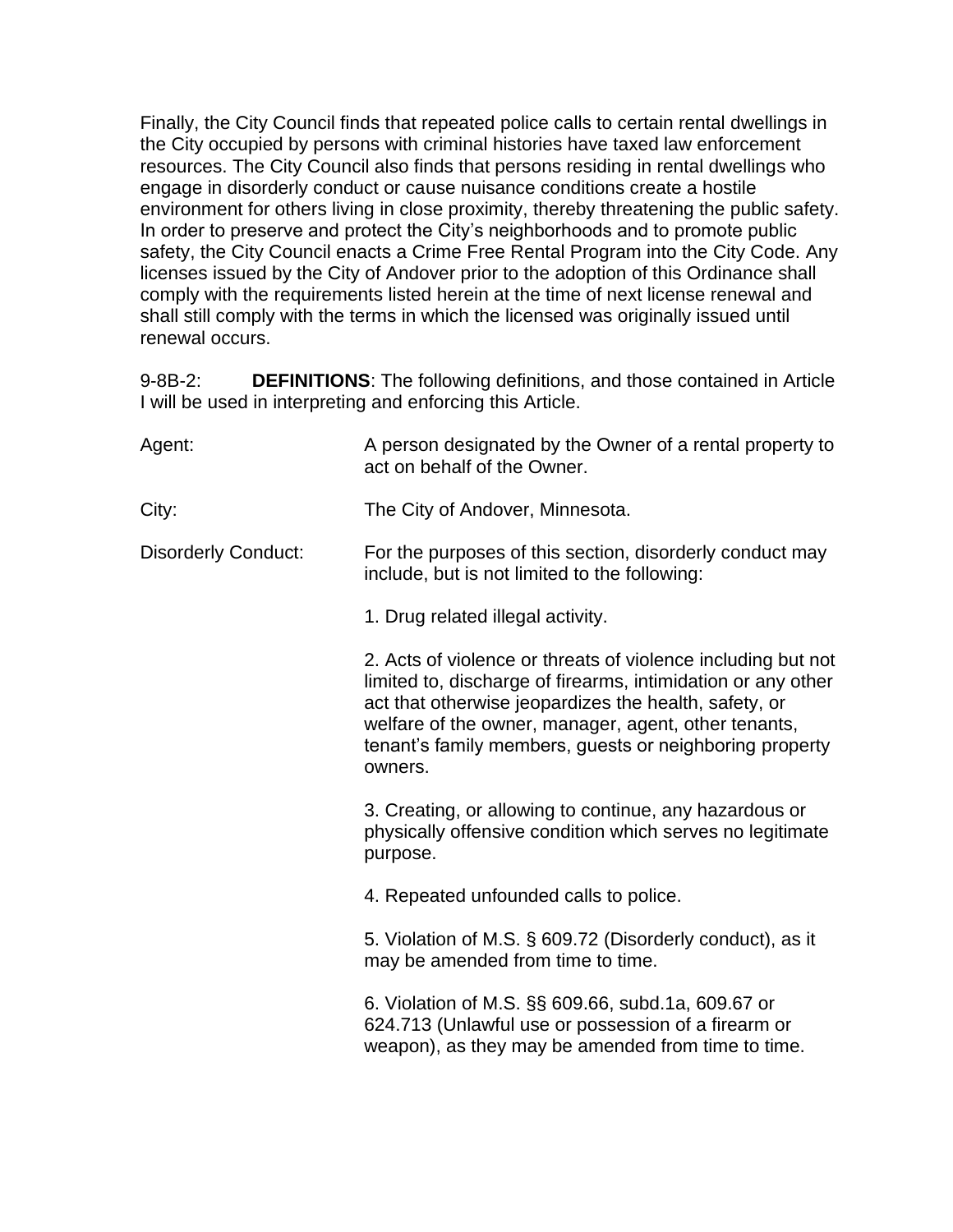7. Violation of M.S. § 609.50 (Obstructing legal process), as it may be amended from time to time.

8. Violation of M.S. § 609.74 and 609.745 (Public nuisance), as they may be amended from time to time.

9. Violation of M.S. § 145A.02, subd. 17 (Public health nuisance), as it may be amended from time to time.

10. Violation of M.S. § 609.321, 609.322, and 609.324, (Solicitation, inducement, and promotion of prostitution, housing individuals engaged in prostitution) as they may be amended from time to time.

11. Violation of M.S. § 609.282, 609.283, 609.284, (Labor and sex trafficking crimes), as they may be amended from time to time.

12. Violation of M.S. § 609.33, relating to owning, leasing, operating, managing, maintaining or conducting a disorderly house or inviting or attempting to invite others to visit or remain in a disorderly house.

13. Violation of M.S. § 609.713, (Threats of violence), as they may be amended from time to time.

14. Violation of M.S. § 609.715, (Unlawful Assembly), as it may be amended from time to time.

15. Violation of M.S. § 609.71, (Riot), as it may be amended from time to time.

16. Violation of Title 5, Chapter 1 of the Andover City Code pertaining to restrictions on animals.

17. Violation of Title 5, Chapter 6 of the Andover City Code (Noise Control).

18. Violation of Title 5, Chapter 4 of the Andover City Code (Weapons).

19. The unlawful sale of liquor.

Drug Related

Illegal Activity: Means the illegal possession or constructive possession, manufacture, sale, distribution, purchase, use or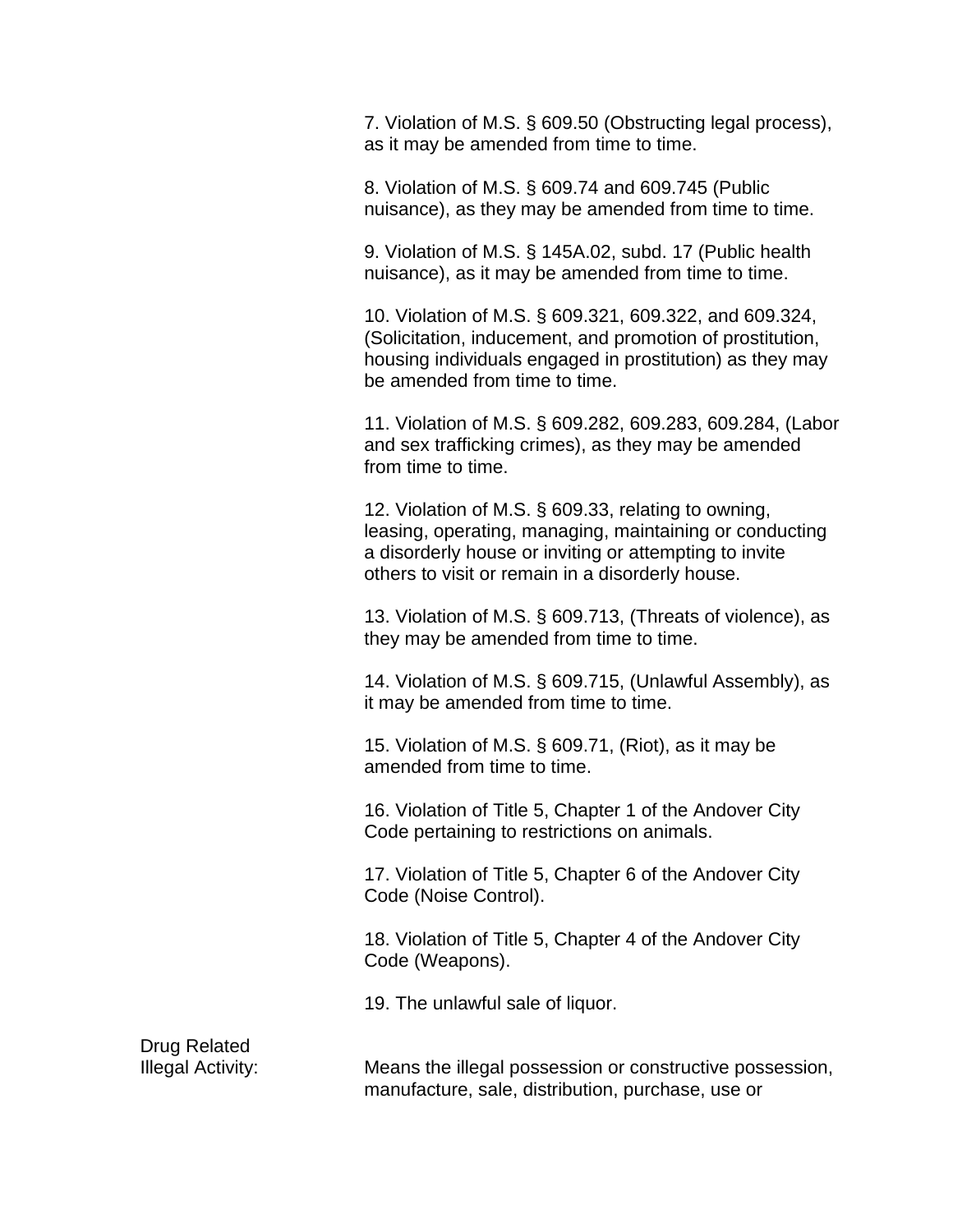|                                        | possession with intent to manufacture, sell, or distribute a<br>controlled substance as defined in the Controlled<br>Substance Act [21 U.S.C. 802], or possession of drug<br>paraphernalia per Minnesota Statutes.                                                                                                                                             |
|----------------------------------------|----------------------------------------------------------------------------------------------------------------------------------------------------------------------------------------------------------------------------------------------------------------------------------------------------------------------------------------------------------------|
| Immediate Family:                      | Direct descendants, parents, grandparents, sibling or any<br>such person of traditional or blended family.                                                                                                                                                                                                                                                     |
| Licensee:                              | A person, firm or corporation that obtains a rental license<br>from the City. For the purposes of this Article, "Licensee"<br>and "Property Owner" may be considered one-in-the-<br>same, and the terms "Licensee" and "Property Owner"<br>may be used interchangeably when it makes sense to do<br>SO.                                                        |
| Major Life/Safety Issues:              | Hazardous conditions that pose a risk to the life and<br>safety of occupants including, but not limited to, faulty or<br>malfunctioning smoke detectors, handrails, guardrails<br>and egress.                                                                                                                                                                  |
| Multi-Family<br><b>Rental License:</b> | A rental license established for any rental dwelling with<br>two (2) or more dwelling units subject to interior and<br>exterior inspections.                                                                                                                                                                                                                   |
| Nuisance call:                         | Any instance where law enforcement officers are called<br>to a property in response to a valid complaint related to<br>disorderly conduct.                                                                                                                                                                                                                     |
| Operate:                               | To charge a rental fee for the use of a dwelling unit within<br>a rental dwelling.                                                                                                                                                                                                                                                                             |
| <b>Rental Lease:</b>                   | A written contract between an owner, agent, or manager<br>and a tenant(s), whereby the tenant makes rent<br>payments or other form of compensation in order to<br>occupy the rental dwelling. The rental lease also includes<br>language that relates to the obligations of both parties to<br>the contract and has the same meaning as a rental<br>agreement. |
| <b>Rental License:</b>                 | A permit granted by the City that grants the property<br>owner the right to rent.                                                                                                                                                                                                                                                                              |
| <b>Rental Dwelling:</b>                | Any dwelling or dwelling unit used for residential<br>occupancy by one or more persons who are not the<br>owner or a member of the owner's immediate family.                                                                                                                                                                                                   |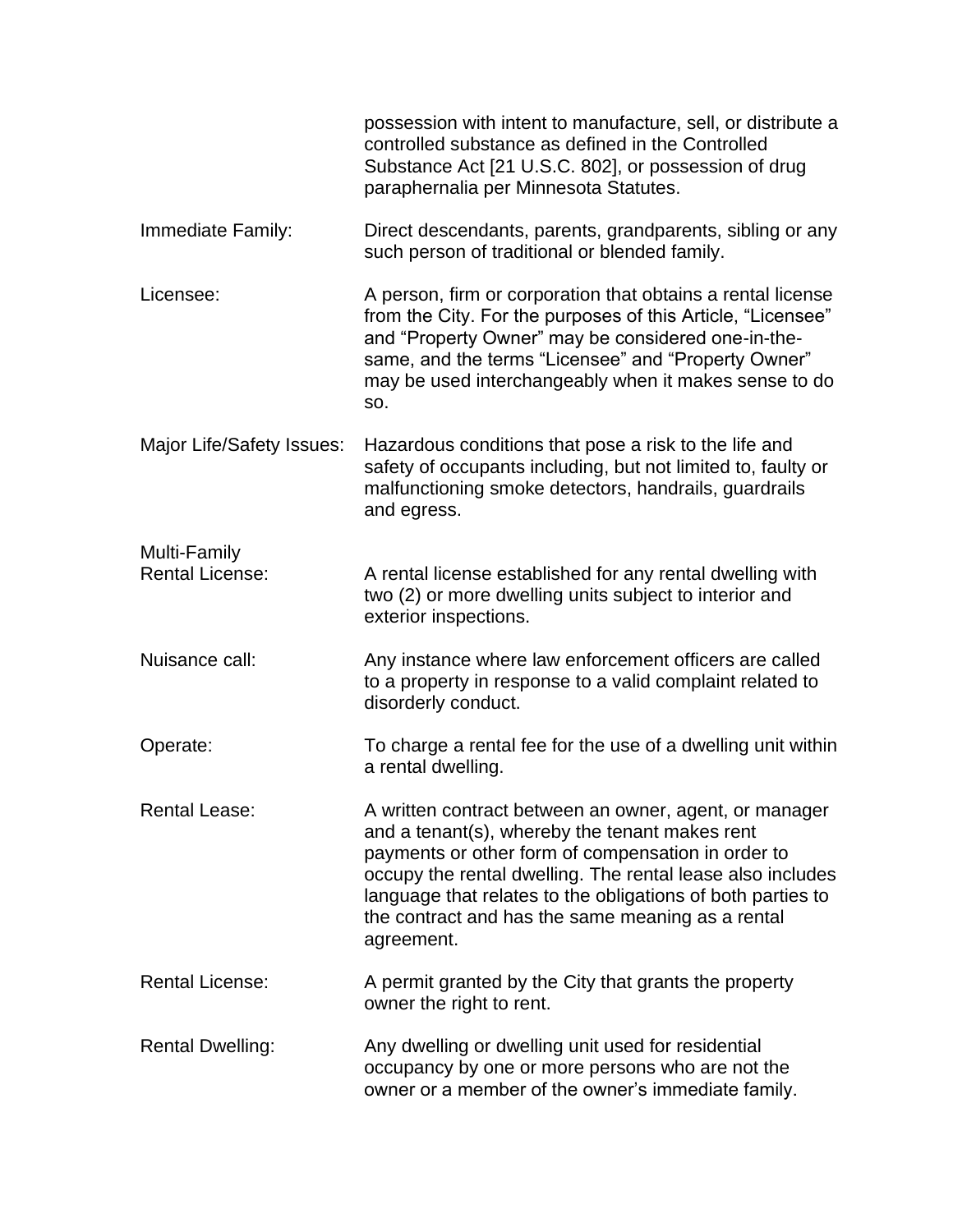|                        | "Rental dwelling" does not include the exemptions<br>contained in Section 9-8B-3 of this Article.                                                                                                                                                                                                                                                        |
|------------------------|----------------------------------------------------------------------------------------------------------------------------------------------------------------------------------------------------------------------------------------------------------------------------------------------------------------------------------------------------------|
| Single Family          |                                                                                                                                                                                                                                                                                                                                                          |
| <b>Rental license:</b> | A rental license established for any rental dwelling with<br>less than two (2) dwelling units which is subject to<br>exterior inspections only, with the exception of interior<br>inspections in the event of emergency or life-threatening<br>situations as determined by the Building Official, Fire<br>Chief, and/or their designated representative. |
| $Tenant(s)$ :          | A person or persons who rent a rental dwelling.                                                                                                                                                                                                                                                                                                          |
| Valid complaint:       | A violation that is visible at the time of inspection or<br>proven by credible, substantial evidence to the<br>satisfaction of the City.                                                                                                                                                                                                                 |
| Meaning of             |                                                                                                                                                                                                                                                                                                                                                          |
| certain words:         | Wherever the terms "dwelling," "dwelling unit,"<br>"premises," and "structure," are used in this Article, they<br>shall be construed as though they were followed by the<br>words "or any part thereof".                                                                                                                                                 |

### 9-8B-3: **LICENSE REQUIRED**:

- A. License: No person, firm or corporation shall operate a rental dwelling unit without first having obtained a license to do so from the City as provided for in this Article. Each license shall be issued for a two (2) year term and expire two (2) years from the issuance.
- B. Types of Licenses Required: There shall be two (2) types of licenses: multi-family and single-family.
- C. Exemptions from Rental Licensing:
	- 1. Rental property which is listed as a Nursing Home, Assisted Living, or Boarding Care home by the State of Minnesota Department of Health shall be exempt from the license required under this Article. This exception shall not apply if no services are provided to the occupants, or the services are incidental to, or independent of, the landlord/occupant relationship.
	- 2. State licensed residential facilities that do not provide overnight residential services.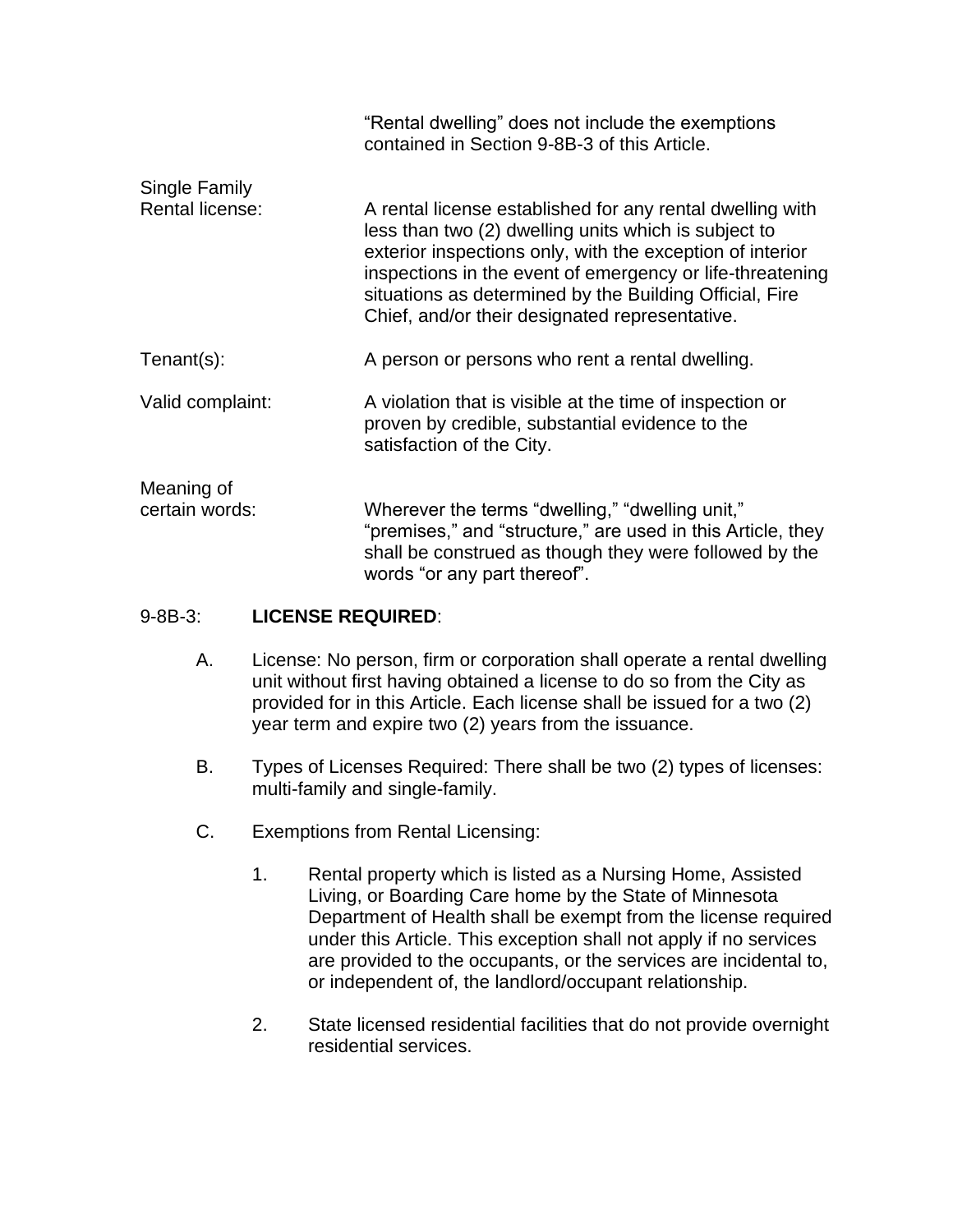- 3. A single-family dwelling or a dwelling unit occupied by the Property Owner for a minimum of six (6) consecutive months per calendar year.
- 4. A residential property owned by a 'snowbird' where the property is rented to another person for a period of less than 120 consecutive days while the Owner is residing out of the State of Minnesota. The Property Owner must occupy the property during the remainder of the year.
- 5. A single-family residential property that has been sold on a contract for deed or has been sold as "rent to own" so long as the purchaser occupies the property and the sale document used to memorialize the sale is in the form of a uniform conveyancing blank or is recorded with the Anoka County Recorder's office and a copy is provided to the City upon request.
- 6. A single-family residential property that is occupied by the Owner and two or less occupants where the Owner and the occupants share all living space within the dwelling.
- 7. Single family residential property that is owned by a member of the armed services who is on active duty and the property is rented to another person during the time of active duty. The Owner must provide the City with a copy of the Owner's military orders and must occupy the property when not on active duty as the Owner's primary residence.
- 8. Hotels, motels or medical facilities as defined by Andover City Code.

### 9-8B-4: **APPLICATION FOR LICENSE**:

- A. The rental Property Owner or the Owner's designated agent shall submit a written application for a rental license on forms prescribed by the City.
- B. Prior to issuance or renewal of a rental license, the following information shall be submitted:
	- 1. Name, address, email address, and phone number of the Property Owner.
	- 2. Name, address, email address, and phone number of the Property Manager if different from the property owner.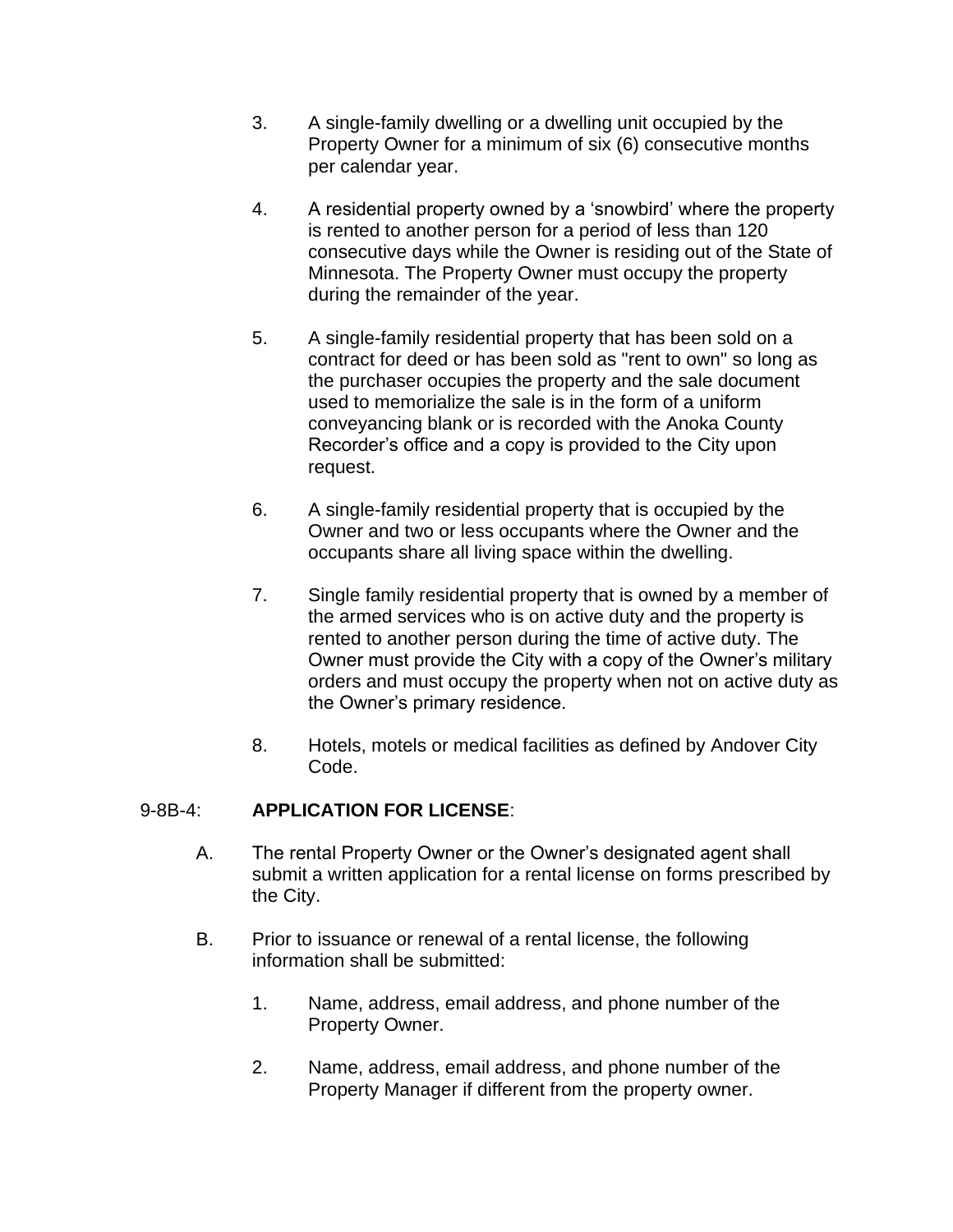- 3. Name, address, email address, and phone number of the designated agent if applicable.
- 4. The street address and/or property identification number of the property.
- 5. Number of units offered for rent.
- 6. A blank copy of any written lease to be used for occupants including the following lease addendums:
	- a. Crime Free/Drug Free Addendum.
	- b. Lead Free informational materials for pre-1978 properties, including all information as may be required by Federal law.

9-8B-5: **AGENT REQUIRED**: Any Property Owner who does not live in the state shall appoint, on the license application, an agent residing within the State of Minnesota upon whom the City may serve notices pertaining to the licensed dwelling unit(s).

9-8B-6: **INITIAL LICENSE ISSUANCE**: No license shall be issued under this Ordinance unless the rental dwelling and its premises conform to the Ordinances of the City and laws of the State. An inspection of the dwelling unit may be conducted prior to issuance of an initial rental license.

### 9-8B-7: **RENEWAL OF LICENSE**:

- A. All renewed rental licenses shall be valid for a period of up to two (2) years.
- B. All rental license renewal applications and required fees shall be submitted to the City on a biannual basis and prior to the issuance of a rental license.
- C. Information on the rental license application must be updated to reflect current conditions at time of renewal.
- D. No license shall be renewed under this Ordinance unless the rental dwelling and its premises conform to the Ordinances of the City and laws of the State. An inspection of the dwelling unit may be conducted prior to issuance of a renewed rental license.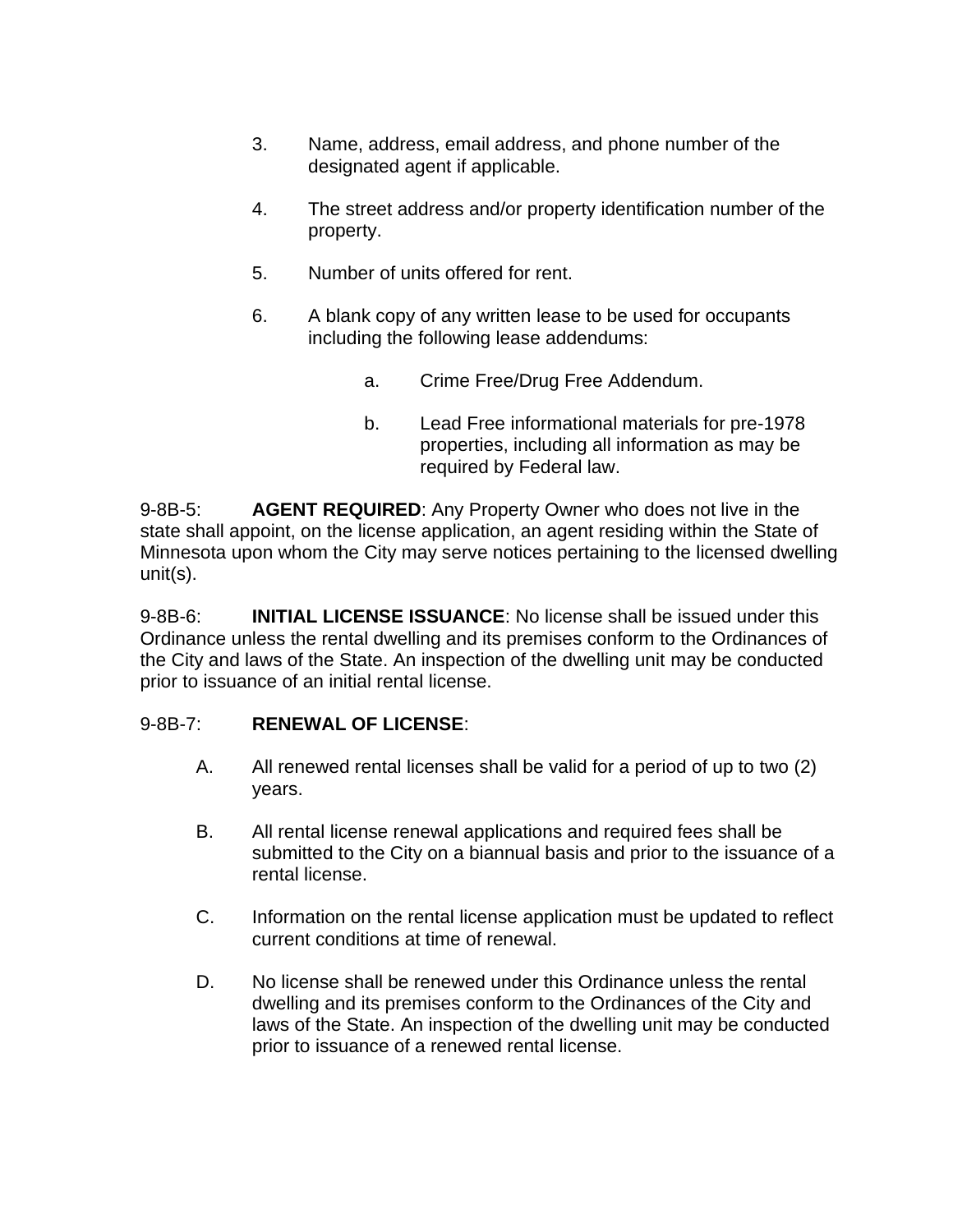9-8B-8: **TRANSFER OF LICENSE**: A rental license is nontransferable and shall automatically terminate within thirty (30) days of closing on the sale of the licensed building unless, within thirty (30) days of said closing, the new Owner applies for and is granted a new rental license for said building in accordance with this Article.

# 9-8B-9: **INSPECTIONS OF DWELLINGS:**

- A. New licenses: Upon receipt of a properly executed new application for licensing and receipt of the appropriate fee, the City Administrator or his/her designee shall conduct an initial inspection of the premises to assure compliance with the City Code.
- B. License renewal: Any rental dwelling may be re-inspected after a renewal application is filed to determine compliance.
- C. Additional Inspections: The City shall inspect every rental unit at least once every two (2) years. The City may inspect any rental unit if it falls within one or more the following criteria:
	- 1. The unit has been abandoned by the Owner or the Owner of such unit cannot be found.
	- 2. Water, gas, or electric services to such unit has been discontinued as a result of nonpayment.
	- 3. The unit is on a parcel of land that is on the County's delinquent tax list.
	- 4. The City has probable cause to believe that there exists within such unit one or more violations of the requirements of the Andover City Code.
	- 5. The property owner of the rental unit has, within the preceding six (6) months, renewed a license after suspension or revocation.
	- 6. The unit is the subject of a pending notice of the City's intent to suspend or revoke the rental license.
	- 7. An occupant or neighboring Property Owner files a valid complaint with the City relative to the condition of the unit or premises.
	- 8. The unit has not been inspected in the preceding two (2) years.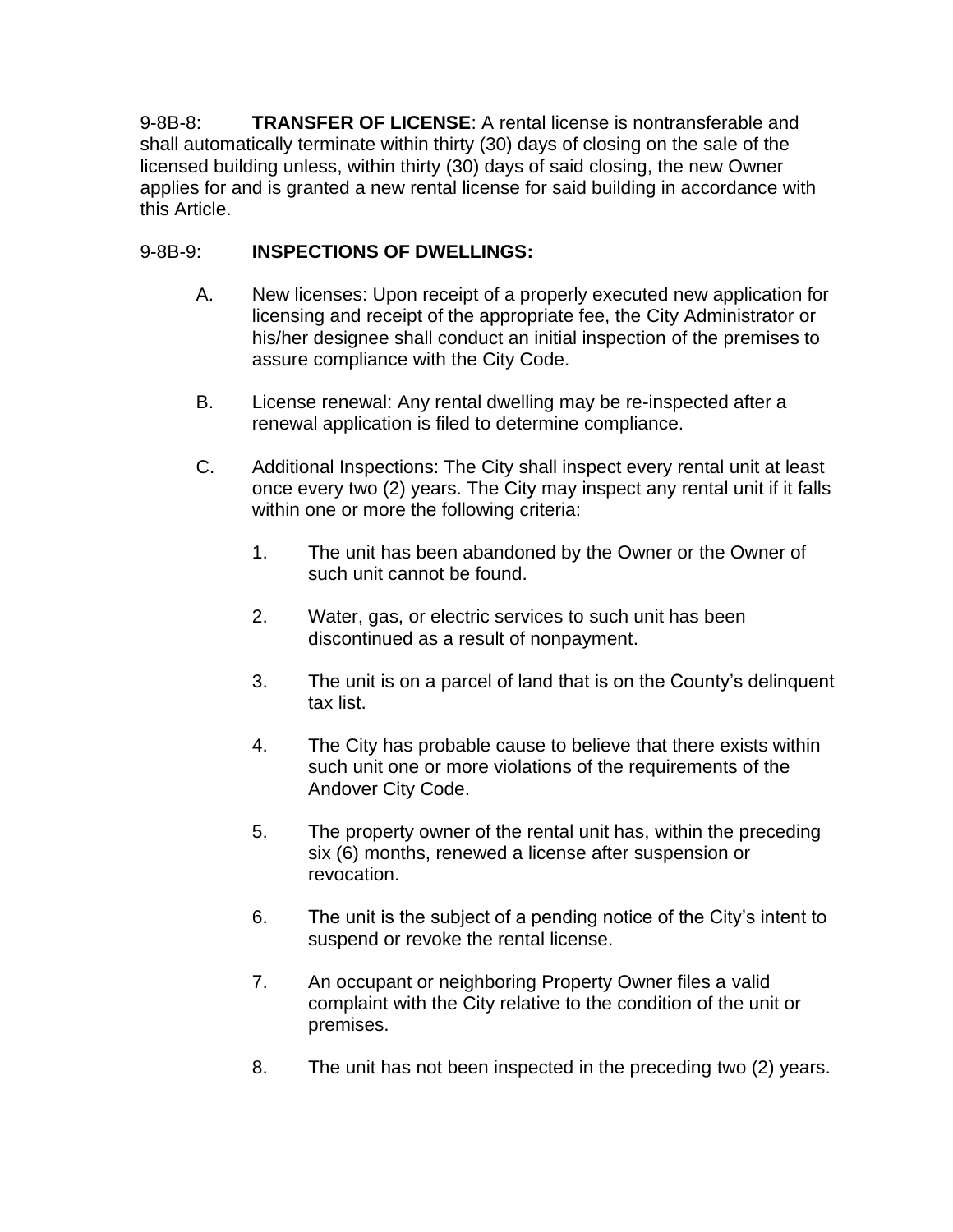- 9. Upon receipt of an initial or renewal license application.
- D. Access for Inspections:
	- 1. The City Administrator or his/her designee shall be authorized to make or cause to be made inspections to determine the condition of dwellings, multiple dwellings, dwelling units, rooming houses, rooming units, and premises in order to safeguard the health, safety, morals, and welfare of the public.
	- 2. The City Administrator, or his/her designee, shall be authorized to enter any dwelling, multiple dwelling, dwelling unit, rooming house, rooming unit, or premises at any reasonable time for the purpose of performing his/her duties under this Article.
	- 3. The owner, operator, or occupant of every dwelling, multiple dwelling, dwelling unit, rooming house, rooming unit, and premises, or the person in charge thereof, shall give the City Administrator, or his/her designee, free access to such dwelling, multiple dwelling, dwelling unit, rooming house, rooming unit and premises on which it is located at all reasonable times for the purpose of such inspection, examination and survey.
- E. Interior Inspections: An inspection of the interior and exterior of the property shall be required for all multi-family rental properties. An inspection of the exterior only of the property shall be required for all single-family rental properties. In emergency and/or life-threatening situations as deemed necessary by the Building Official, Fire Chief, and/or designated representative, inspections may be conducted on single-family rental properties to include the interior and exterior portions of the rental dwelling and without permission from the property owner after reasonable attempts to contact the owner have failed.
- F. Refusal of Access for Inspection: If the owner, operator, person in charge, or occupant shall refuse to consent to the inspection, an administrative search warrant may be obtained where there is probable cause to believe a violation exists within the particular structure or property.
- G. Emergency Conditions: No administrative search warrant is needed where an emergency condition exists which endangers persons or property and insufficient time is available to obtain the warrant and protect such endangered persons or property.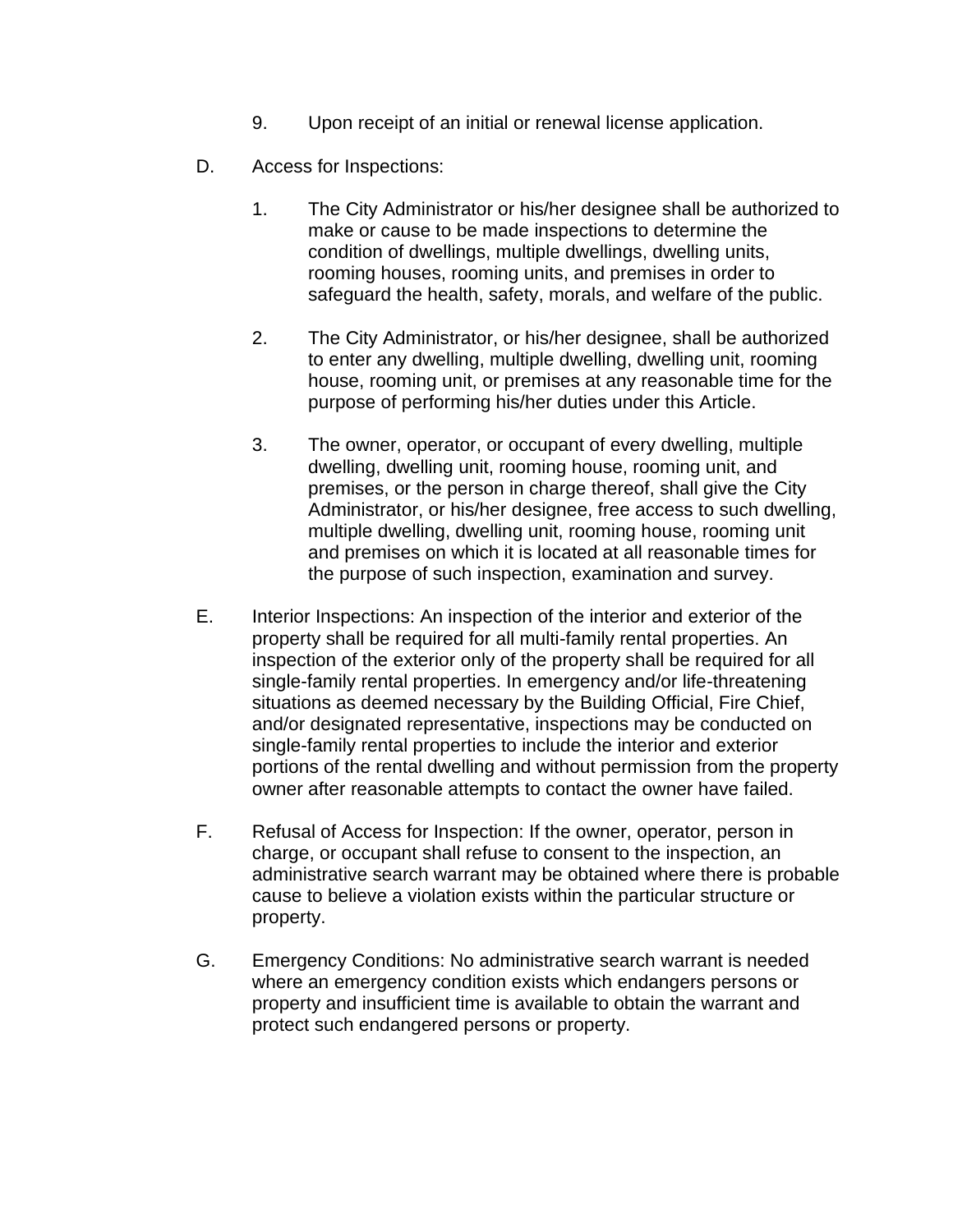- H. Subject to Occupant's Right to Privacy: Entry under this Section is subject to Minnesota Statutes, Sections 504B.211 (Residential Tenant's Right to Privacy) as amended.
- I. Costs of Obtaining Warrant: If the City finds it necessary to obtain an administrative search warrant to enter the property for inspection due to the Property Owner, operator, or person in charge, or occupant's lack of cooperation, said person or persons may also be charged with all costs of obtaining the warrant, including court costs and attorney's fees.

### 9-8B-10: **LICENSE SUSPENSION, REVOCATION, DENIAL AND NON-RENEWAL**:

- A. Process for consideration of license suspension, revocation, denial or non-renewal:
	- 1. No action will be taken by the City Council to revoke, suspend, deny, or not renew a rental license without a public hearing and written notice of that hearing being sent to the property owner and affected occupants a minimum of ten (10) days prior to the hearing.
	- 2. The Council shall give due regard to the frequency and seriousness of the violations, the ease with which such violations could have been cured or avoided and good faith efforts to comply.
	- 3. The Council shall issue a decision to revoke, suspend, deny or not renew a rental license only upon written findings.
	- 4. Upon a decision to revoke, suspend, deny or not renew a license, no new application for the same facility will be accepted for a period of time specified in the Council's written decision, not exceeding one (1) year. Such new applications shall be accompanied by a reinstatement fee as required by this Article.
	- 5. The Council may suspend, revoke, deny or not renew a license for part or all of a facility.
	- 6. A written decision to revoke, suspend, deny or not renew a license or application for part of a facility shall specify the part or parts of the facility to which it applies. Thereafter, and until a license is reissued or reinstated, no rental units becoming vacant in such part or parts of the facility may be re-let or occupied.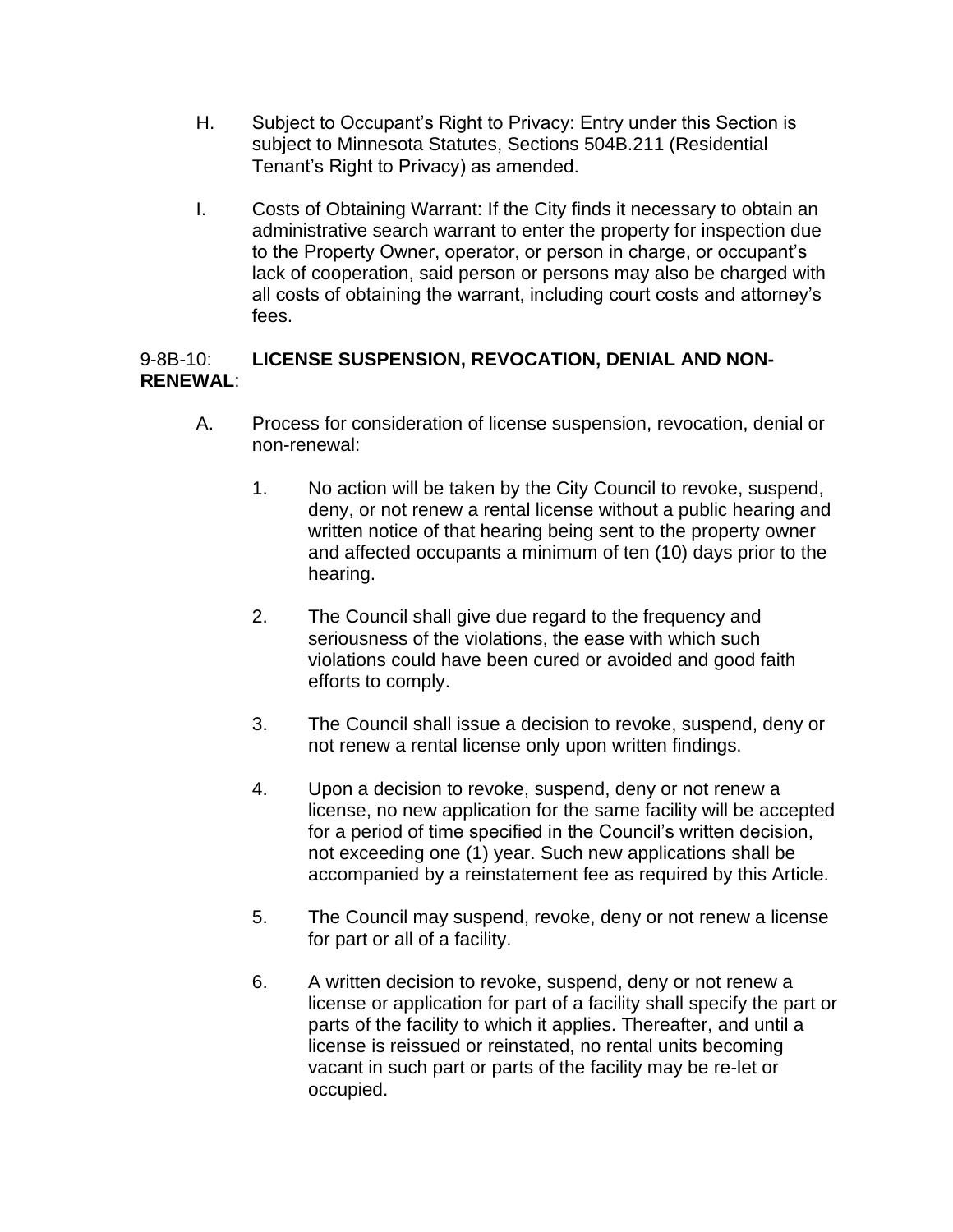- a. Revocation, suspension, denial or non-renewal of a license shall not excuse the owner from compliance with all terms of this Article for as long as any units in the facility are occupied.
- b. Failure to comply with all terms of this Article during the term of revocation, suspension, denial or non-renewal is a misdemeanor and grounds for extension of the term of such revocation or suspension or continuation of non-renewal, or for a decision not to reinstate the license, notwithstanding any limitations on the period of suspension, revocation, denial or non-renewal specified in the City Council's written decision.

### B. Suspension:

- 1. The City Council may suspend a rental license under any of the following circumstances:
	- a. Failure to correct deficiencies noted in Compliance Orders within the time specified in the notice.
	- b. Failure to pay any license, inspection or reinstatement fee required by this Article.
	- c. Any other violation of the Andover City Code.
	- d. Any specific provisions of the City ordinances that include suspension as a remedy (i.e. nuisance calls, etc.).
- 2. Additional standards related to suspension of a rental license:
	- a. A reinstatement fee as established by the City Council shall be paid prior to reinstatement of a rental license that has been suspended.
	- b. In addition to the reinstatement fee, the City may issue a citation for the applicable violations.
	- c. While under suspension, the Property Owner cannot lease the affected unit and/or facility to a new occupant.
	- d. The suspension shall be for a period of up to six (6) months unless otherwise regulated by this Article.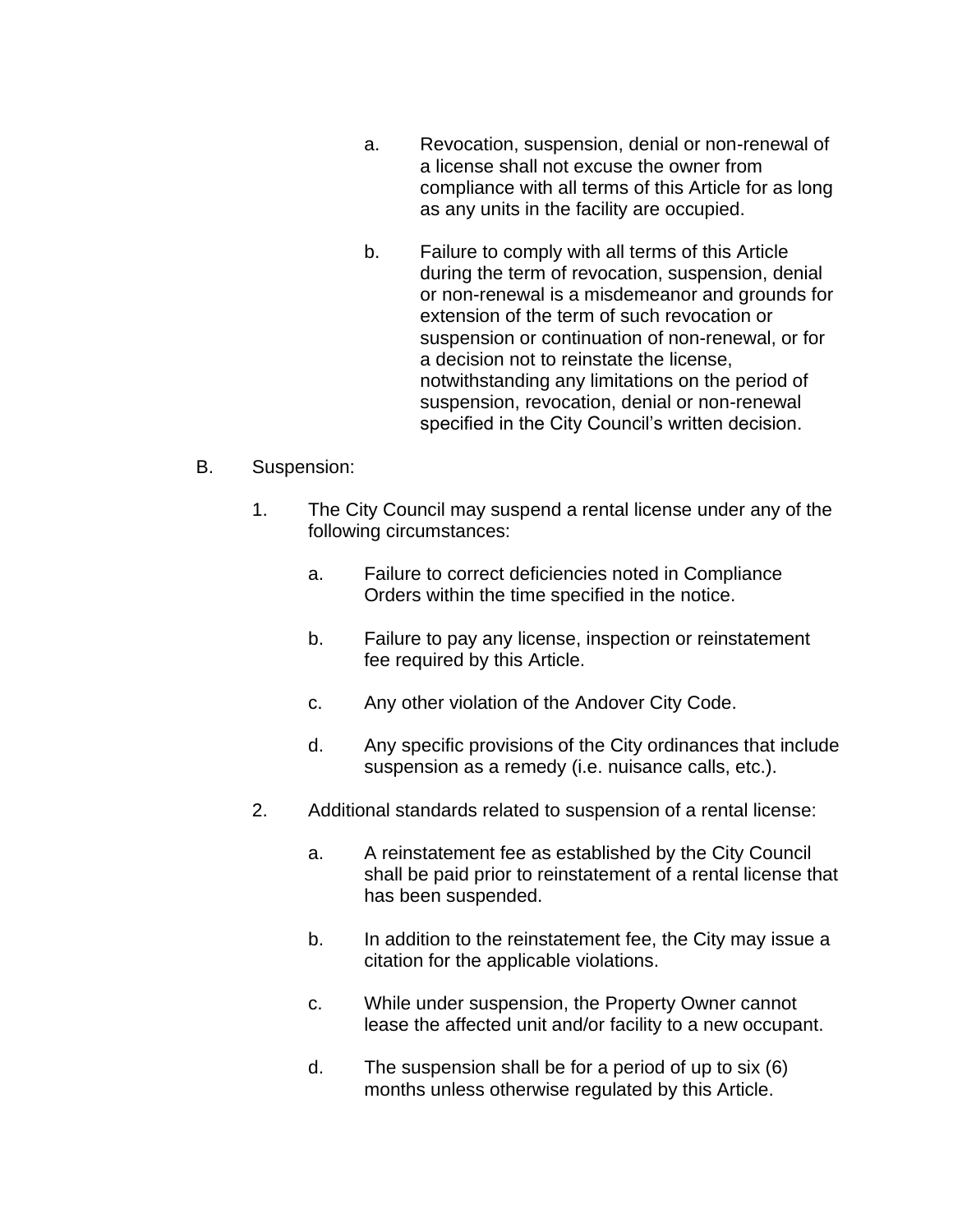- C. Revocation:
	- 1. The City Council may revoke a rental license under the following circumstances:
		- a. When a Property Owner has not complied with reinstatement criteria.
		- b. When it is found that a Property Owner has given false statements on any application or other information or report required by this Article to be given by the applicant or licensee.
		- c. When it has been determined through an inspection that major life/safety issues exist on the property.
		- d. When the Property Owner or designated agent has been convicted of a crime related to the type of business licensed and failure to show, by competent evidence, rehabilitation and present fitness to perform the duties of the business.
		- e. Operating or allowing the rental property to be used in such a manner as to constitute a breach of the peace, a menace to health, safety and welfare of the public or a disturbance of the peace or comfort of the residents of the City, upon recommendation by the County Sheriff.
		- f. Failure to schedule and/or allow rental or building inspections of the licensed premises, for the purpose of ensuring compliance with rental licensing requirements, City Code requirements, State building codes, or other applicable State or Federal law.
		- g. Real estate or personal property taxes on the business have become delinquent and the Property Owner and the applicant are the same person or entity or have any common ownership where they are a different person or entity.
		- h. Failure to actively pursue the eviction of occupants who have violated the provisions of the Crime Free Lease Addendum.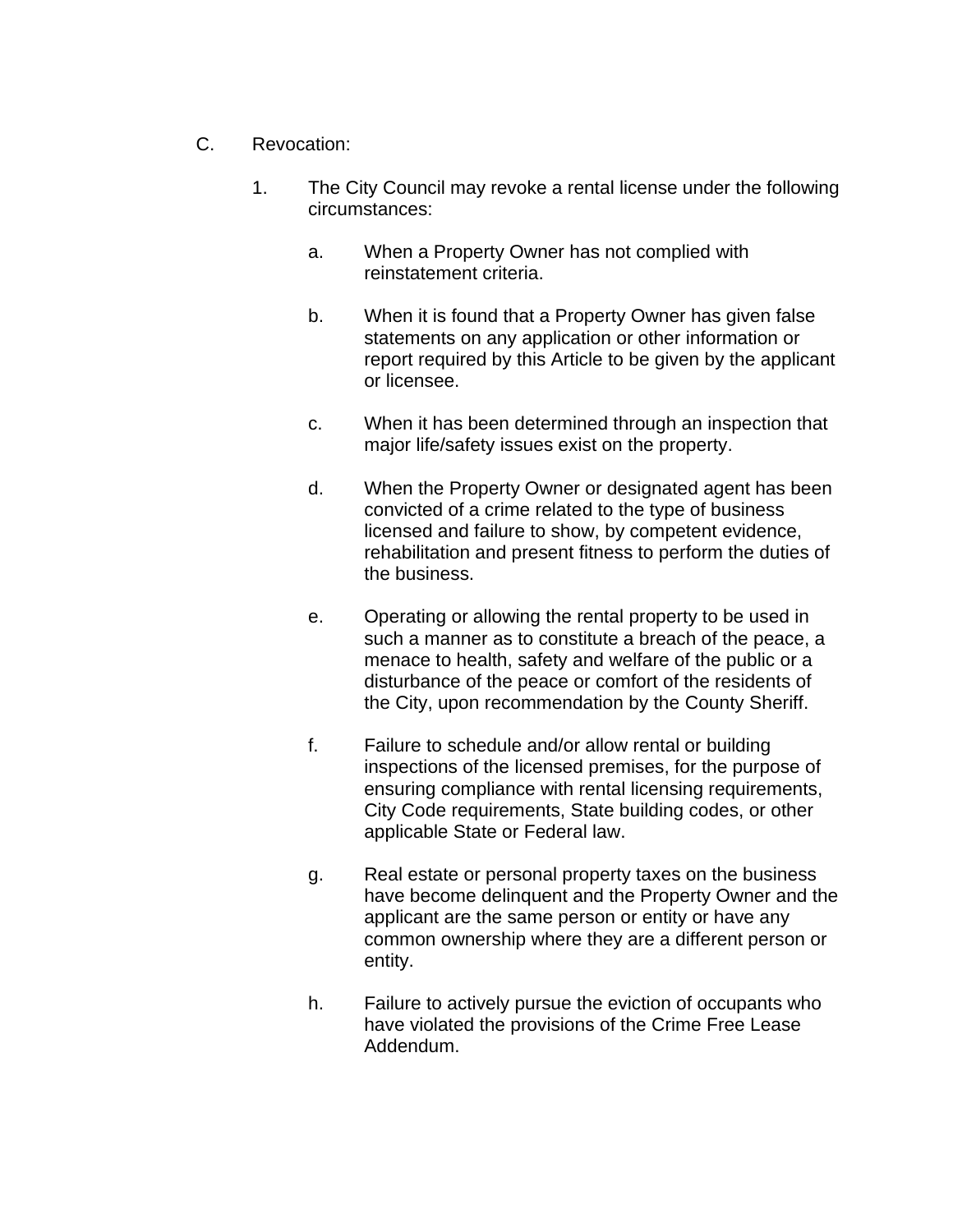- i. Any specific provisions of the City Ordinances that include revocation as a remedy (i.e. nuisance calls, etc.)
- j. Other good cause as determined by the City Council.
- 2. Additional standards related to revocation of a rental license:
	- a. A reinstatement fee as established by the City Council shall be paid prior to reinstatement of a rental license that has been revoked.
	- b. In addition to the reinstatement fee, the City may issue a citation for the applicable violations.
	- c. While under revocation, the Property Owner cannot extend the lease of an existing occupant and cannot lease the affected unit to a new occupant.
	- d. The revocation shall be for a period of up to one (1) year.

9-8B-11: **DISPLAY OF LICENSE**: Licenses issued under this Article must be conspicuously posted in a public corridor or front entrance of rental dwellings with four or more units. All rental Property Owners must produce a copy of the rental license upon demand of a prospective occupant or City official.

### 9-8B-12: **FEES**:

- A. License Fees: Fees Established and Due Date: Rental license fees and reinstatement fees shall be set by the City Council and shall be due with submission of a new or renewal application.
- B. Reinspection Fees: An initial inspection shall be required at the time of application, the cost of which shall be included in the license application fee. A reinspection to verify compliance will be conducted at no charge. A fee, as set by the City Council, may be charged for any subsequent reinspection necessitated by receipt of a valid complaint or as a result of a previous unsatisfactory inspection.

### 9-8B-13: **CONDITIONS OF LICENSE ISSUANCE:**

- A. Compliance with Chapter: The City shall issue a rental dwelling license if the building and the application are found to be in compliance with the provisions of this chapter.
- B. Conformance to Laws: No rental dwelling license shall be issued or renewed unless the rental dwelling and its premises conform to the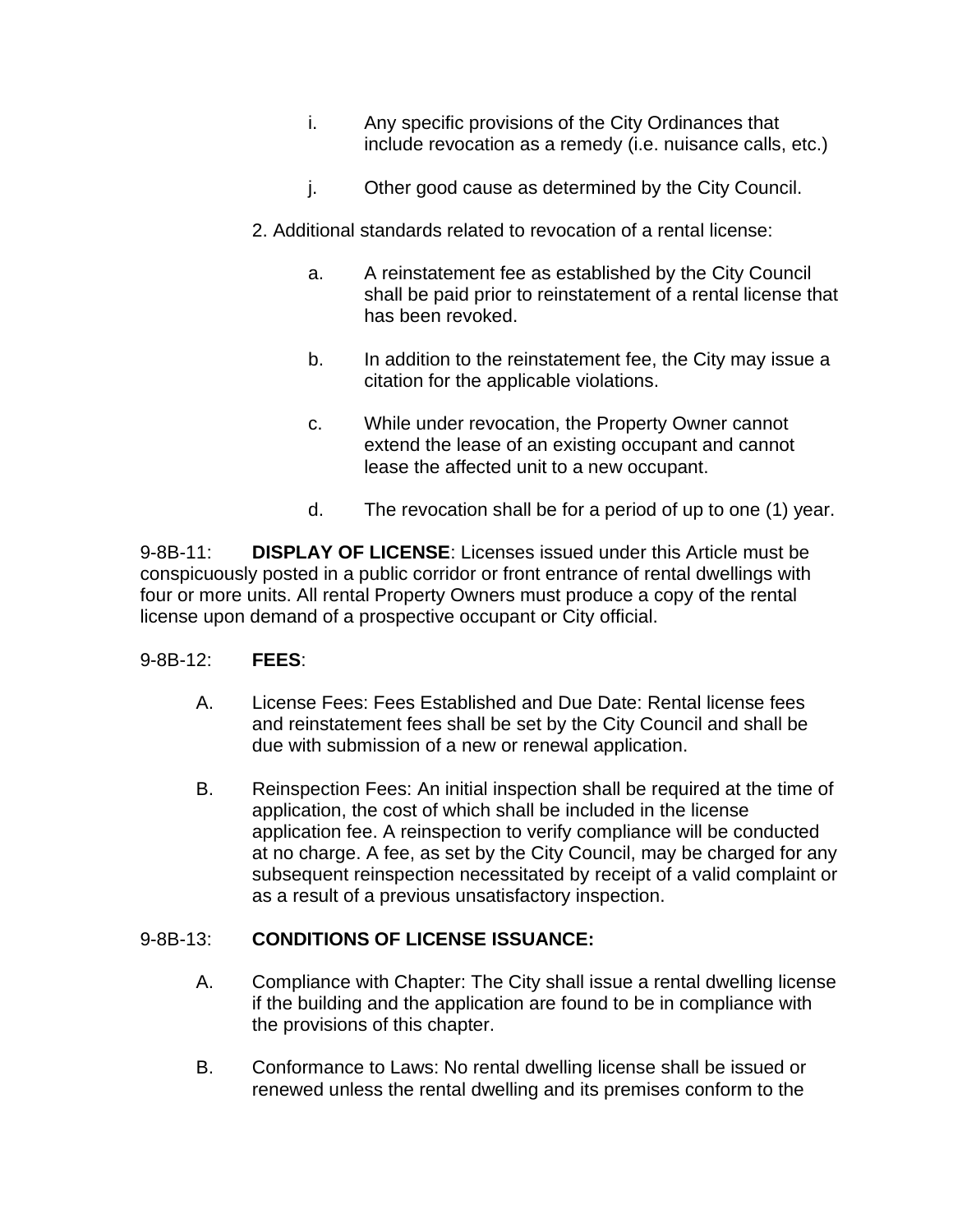Andover City Code; and the laws of the State of Minnesota; and all applicable fees have been paid.

9-8B-14: **DISORDERLY CONDUCT AND NUISANCE POLICE CALLS FOR SERIVCE:** During the term of the rental license, and any re-licensure, whereby nuisance calls related to the property occur in any consecutive twelve (12) month period following the first nuisance call, the following shall apply:

- A. First Nuisance Call: Upon determination by the City that a dwelling unit was used in a disorderly manner, as described in this section, the City shall give notice to the licensee of the violation and direct the licensee to take steps to prevent further violations. The disorderly manner shall be as defined in this section.
- B. Second Instance: If a second instance of disorderly use of the dwelling unit occurs within three (3) months of an incident for which a notice was given as specified in this Section, the City shall notify the licensee to submit a written report of the actions taken, and proposed to be taken by the licensee to prevent further disorderly use of the dwelling unit. This written report shall be submitted to the City within five (5) days of receipt of the notice/report of disorderly use of the dwelling unit and shall detail all actions taken by the licensee in response to all notices of disorderly use of the dwelling unit within the preceding three (3) months.
- C. Third Instance: If a third instance of disorderly use of the dwelling unit occurs within three (3) months after a second instance of disorderly use for which a notice was given to the licensee pursuant to Subsections of this section, the rental dwelling license for the rental dwelling may be denied, revoked, suspended or not renewed. An action to deny, revoke, suspend, or not renew a license under this section shall be initiated by the City, who shall give the licensee written notice of a hearing before the City Council to consider such denial, revocation, suspension or nonrenewal. Such written notice shall specify all violations of this section, and shall state the date, time, place and purpose of the hearing. The hearing shall be held no less than ten (10) days and no more than thirty (30) days from the date of such notice.
- D. Action Of The City Council: Following the hearing, the City Council may deny, revoke, suspend or decline to renew the license for all or any part or parts of the rental dwelling or may grant a license upon such terms and conditions as it deems necessary to accomplish the purposes of this section.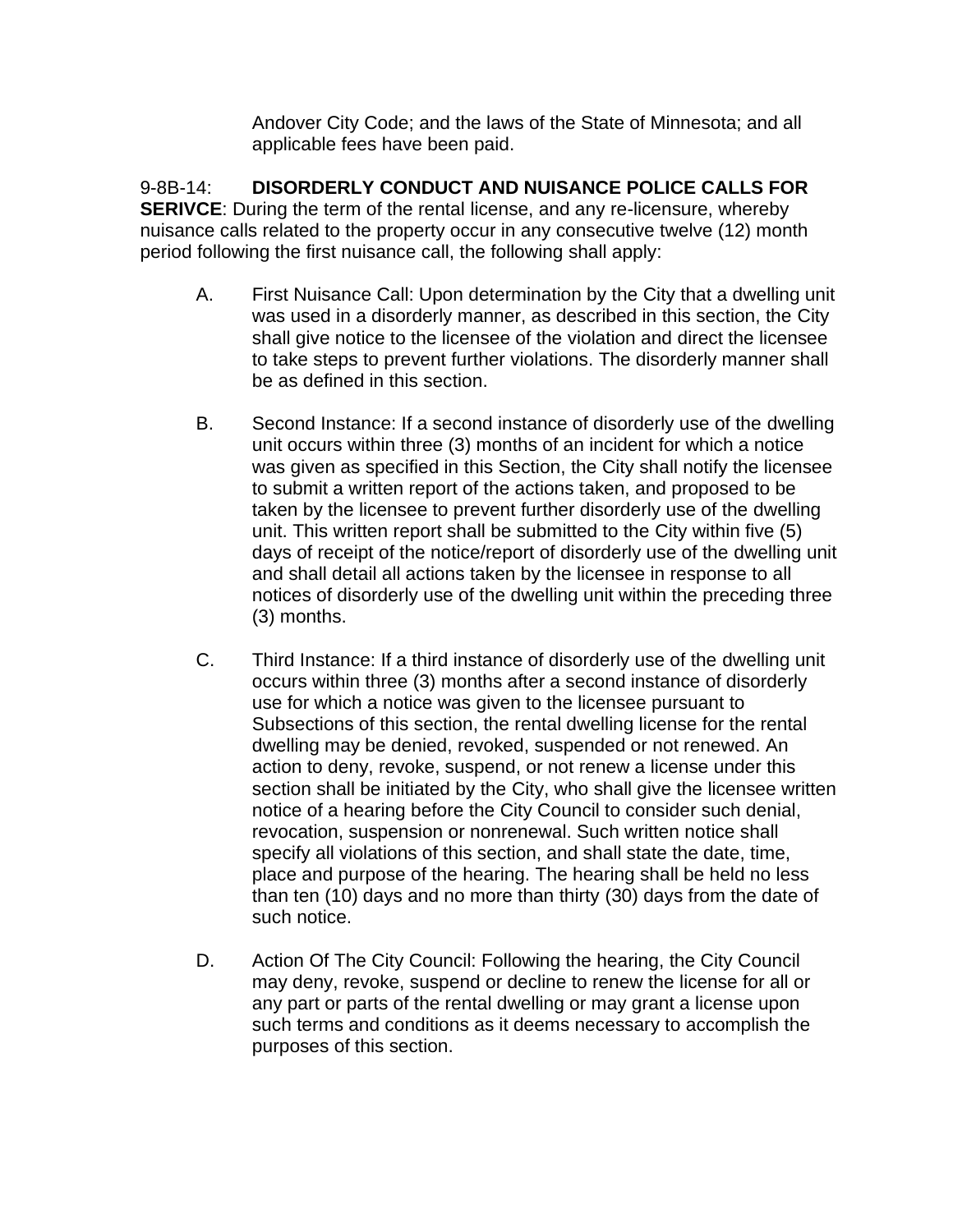- E. Council Action Not Exclusive: Enforcement actions provided in this section shall not be exclusive, and the City Council may take any action with respect to a licensee, a tenant, or the licensed rental dwelling as is authorized by this chapter, other sections of the Andover City Code Ordinance, or state law.
- F. Eviction Proceedings: No adverse license action shall be imposed where the instance of disorderly use of the dwelling unit occurs during the pendency of eviction proceedings (unlawful detainer) or within thirty (30) days of notice given by licensee to a tenant to vacate the premises where the disorderly use was related to conduct by that tenant or by other occupants or guests of the tenant's dwelling unit. Eviction proceedings shall not be a bar to adverse license action, however, unless they are diligently pursued by the licensee. Further, any action to deny, revoke, suspend, or not renew a license based upon violations of this section may be postponed or discontinued at any time if it appears that the licensee has taken appropriate measures to prevent further instances of disorderly use.
- G. Evidence of Disorderly Manner: A determination that the rental dwelling unit has been used in a disorderly manner as described in this section shall be made upon substantial evidence to support such determination. It shall not be necessary that criminal charges be brought in order to support a determination of disorderly use, nor shall the fact of dismissal or acquittal of such criminal charge operate as a bar to adverse license action under this section.
- H. Serving Notice: All notices given by the City under this section shall be personally served on the licensee, sent by certified mail to licensee's last known address or, if neither method of service effects notice, by posting on a conspicuous place on the licensed rental dwelling.
- I. An action to deny, revoke, suspend, or not renew a license based upon violation of this section may be postponed or discontinued at any time if it appears that the Licensee has taken appropriate measures which will prevent further nuisance calls.

### 9-8B-15: **TRASH REMOVAL FOR RENTAL PROPERTIES:**

- A. Rental properties must have regularly scheduled recycling and trash pick-up.
- B. If the trash and/or recycling has not been removed within seven (7) days of the normally scheduled pick-up, the trash may be removed under emergency abatement procedures.